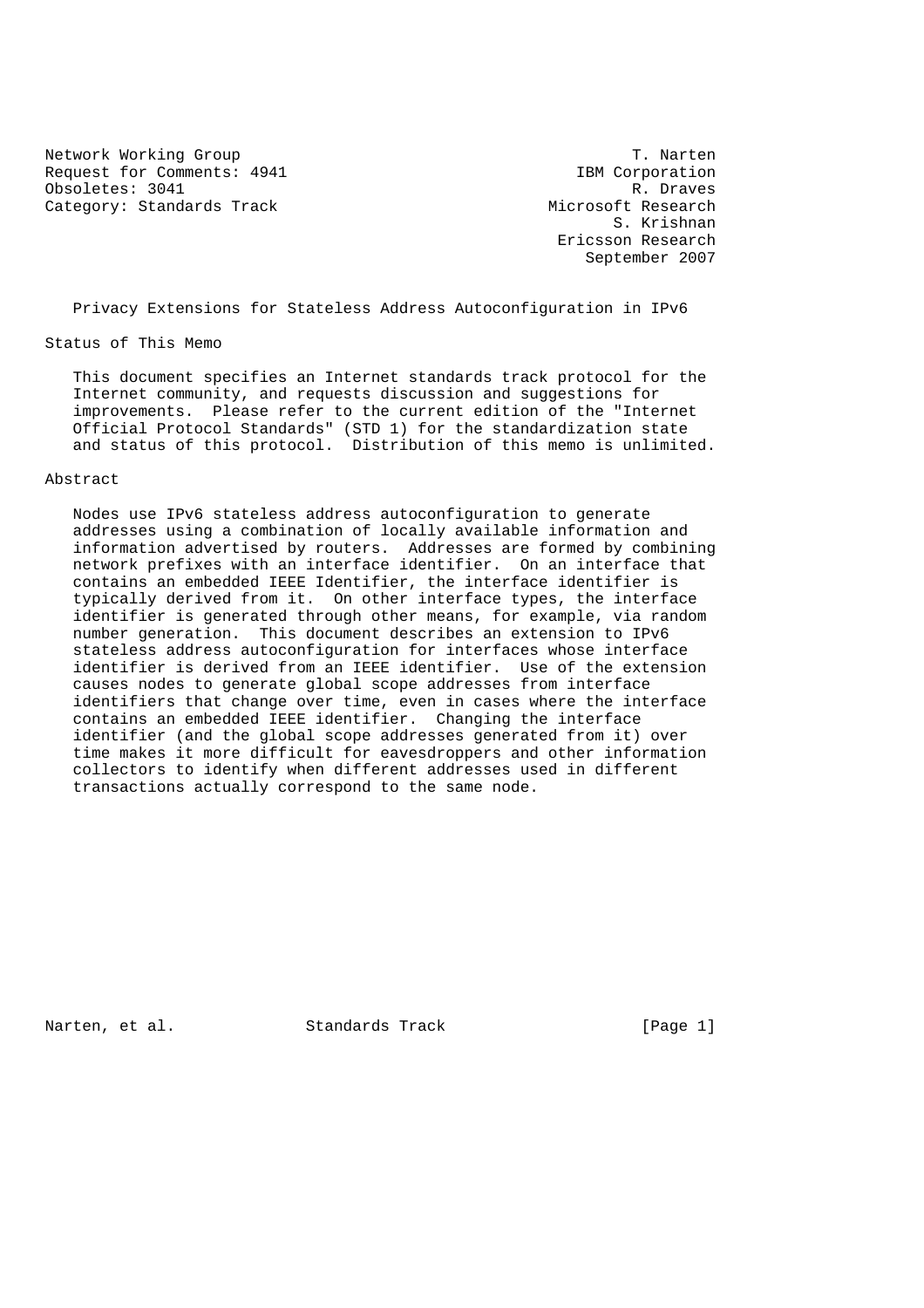# Table of Contents

| $\mathbf{1}$                                                        |  | $\mathcal{E}$ |
|---------------------------------------------------------------------|--|---------------|
| Conventions Used in This Document<br>$1\quad1$                      |  | 4             |
| $1\quad 2$                                                          |  | 4             |
| 2 <sub>1</sub>                                                      |  | 5             |
| Extended Use of the Same Identifier<br>2.1.                         |  | 5             |
| 2.2. Address Usage in IPv4 Today                                    |  | 6             |
| 2.3. The Concern with IPv6 Addresses                                |  | 7             |
|                                                                     |  | 8             |
|                                                                     |  | - 9           |
| 3.1.                                                                |  |               |
| 3.2. Generation of Randomized Interface Identifiers 10              |  |               |
| 3.2.1. When Stable Storage Is Present 11                            |  |               |
| 3.2.2. In The Absence of Stable Storage $\ldots$ 12                 |  |               |
| $3.2.3.$ Alternate Approaches 12                                    |  |               |
| 3.3. Generating Temporary Addresses 13                              |  |               |
| 3.4. Expiration of Temporary Addresses 14                           |  |               |
| 3.5. Regeneration of Randomized Interface Identifiers 15            |  |               |
| 3.6. Deployment Considerations 16                                   |  |               |
| Implications of Changing Interface Identifiers 17<br>4 <sub>1</sub> |  |               |
| 5.                                                                  |  |               |
| б.                                                                  |  |               |
| Security Considerations 19<br>$7_{\odot}$                           |  |               |
| Significant Changes from RFC 3041 19<br>8 <sub>1</sub>              |  |               |
| 9.                                                                  |  |               |
|                                                                     |  | 20            |
| 10.1. Normative References 20                                       |  |               |
| 10.2. Informative References 20                                     |  |               |

Narten, et al. Standards Track [Page 2]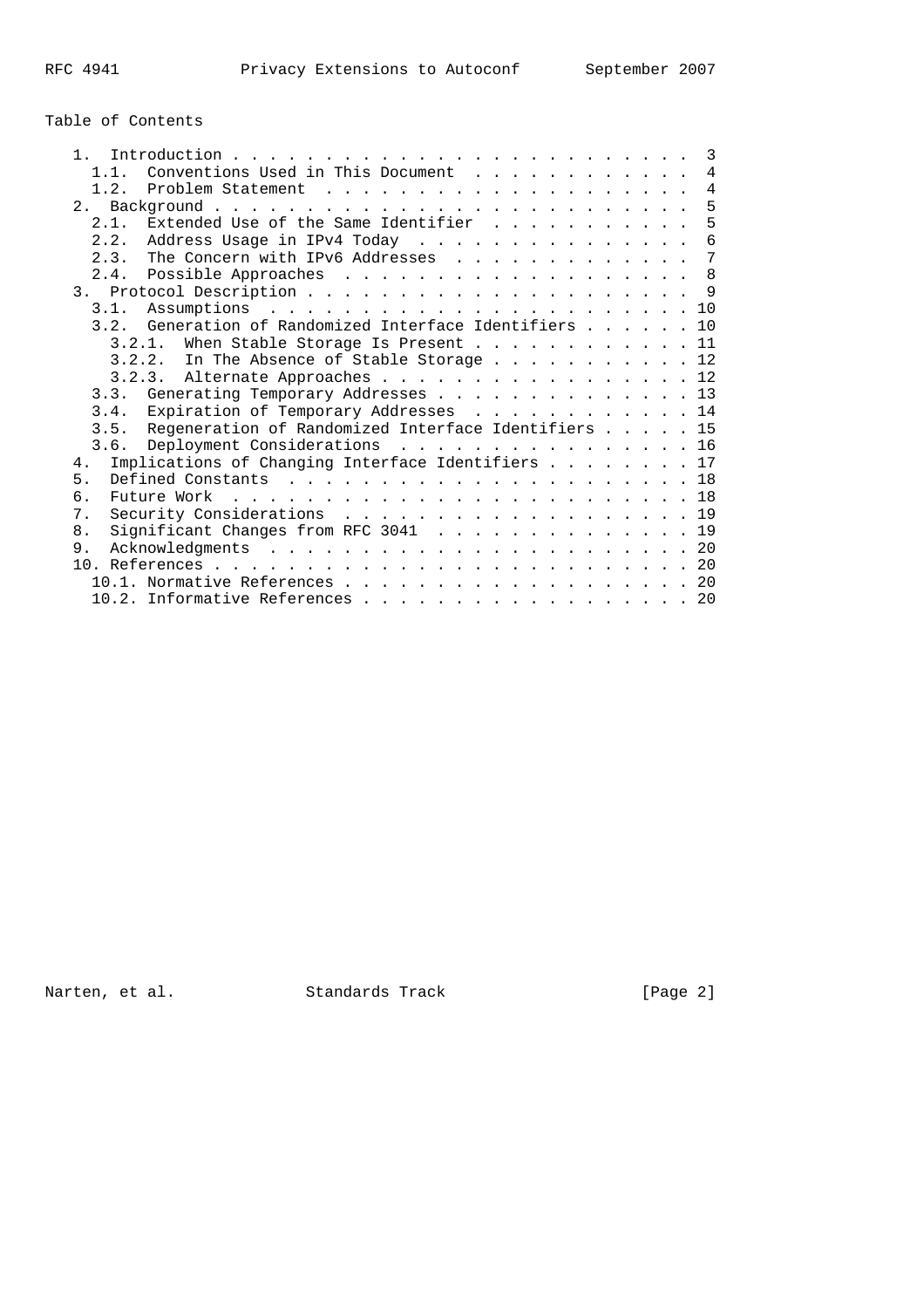# 1. Introduction

 Stateless address autoconfiguration [ADDRCONF] defines how an IPv6 node generates addresses without the need for a Dynamic Host Configuration Protocol for IPv6 (DHCPv6) server. Some types of network interfaces come with an embedded IEEE Identifier (i.e., a link-layer MAC address), and in those cases, stateless address autoconfiguration uses the IEEE identifier to generate a 64-bit interface identifier [ADDRARCH]. By design, the interface identifier is likely to be globally unique when generated in this fashion. The interface identifier is in turn appended to a prefix to form a 128-bit IPv6 address. Note that an IPv6 identifier does not necessarily have to be 64 bits in length, but the algorithm specified in this document is targeted towards 64-bit interface identifiers.

 All nodes combine interface identifiers (whether derived from an IEEE identifier or generated through some other technique) with the reserved link-local prefix to generate link-local addresses for their attached interfaces. Additional addresses can then be created by combining prefixes advertised in Router Advertisements via Neighbor Discovery [DISCOVERY] with the interface identifier.

 Not all nodes and interfaces contain IEEE identifiers. In such cases, an interface identifier is generated through some other means (e.g., at random), and the resultant interface identifier may not be globally unique and may also change over time. The focus of this document is on addresses derived from IEEE identifiers because tracking of individual devices, the concern being addressed here, is possible only in those cases where the interface identifier is globally unique and non-changing. The rest of this document assumes that IEEE identifiers are being used, but the techniques described may also apply to interfaces with other types of globally unique and/or persistent identifiers.

 This document discusses concerns associated with the embedding of non-changing interface identifiers within IPv6 addresses and describes extensions to stateless address autoconfiguration that can help mitigate those concerns for individual users and in environments where such concerns are significant. Section 2 provides background information on the issue. Section 3 describes a procedure for generating alternate interface identifiers and global scope addresses. Section 4 discusses implications of changing interface identifiers. The term "global scope addresses" is used in this document to collectively refer to "Global unicast addresses" as defined in [ADDRARCH] and "Unique local addresses" as defined in [ULA].

Narten, et al. Standards Track [Page 3]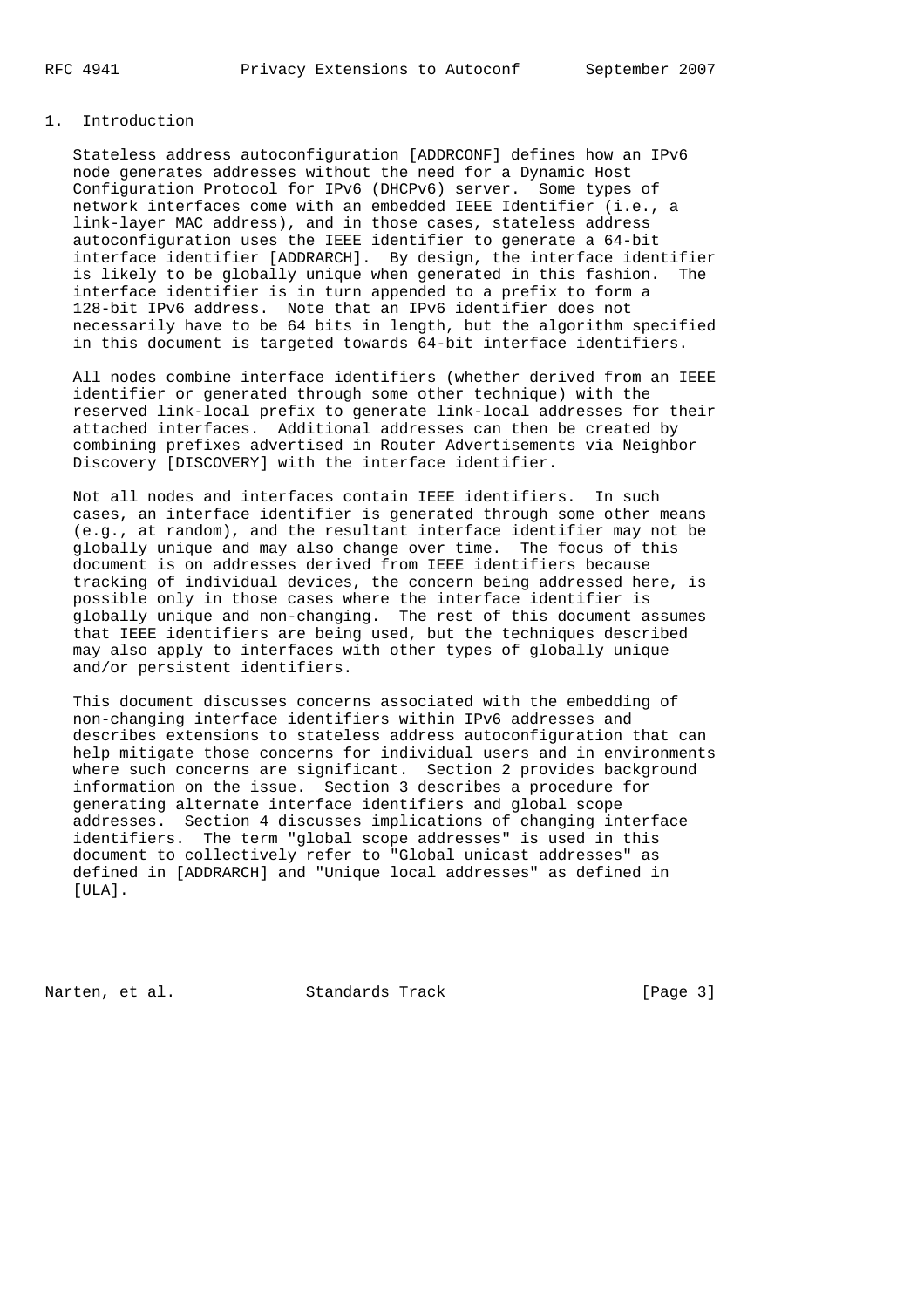# 1.1. Conventions Used in This Document

 The key words "MUST", "MUST NOT", "REQUIRED", "SHALL", "SHALL NOT", "SHOULD", "SHOULD NOT", "RECOMMENDED", "MAY", and "OPTIONAL" in this document are to be interpreted as described in [RFC2119].

### 1.2. Problem Statement

 Addresses generated using stateless address autoconfiguration [ADDRCONF] contain an embedded interface identifier, which remains constant over time. Anytime a fixed identifier is used in multiple contexts, it becomes possible to correlate seemingly unrelated activity using this identifier.

The correlation can be performed by

- o An attacker who is in the path between the node in question and the peer(s) to which it is communicating, and who can view the IPv6 addresses present in the datagrams.
- o An attacker who can access the communication logs of the peers with which the node has communicated.

 Since the identifier is embedded within the IPv6 address, which is a fundamental requirement of communication, it cannot be easily hidden. This document proposes a solution to this issue by generating interface identifiers that vary over time.

 Note that an attacker, who is on path, may be able to perform significant correlation based on

o The payload contents of the packets on the wire

o The characteristics of the packets such as packet size and timing

 Use of temporary addresses will not prevent such payload-based correlation.

Narten, et al. Standards Track [Page 4]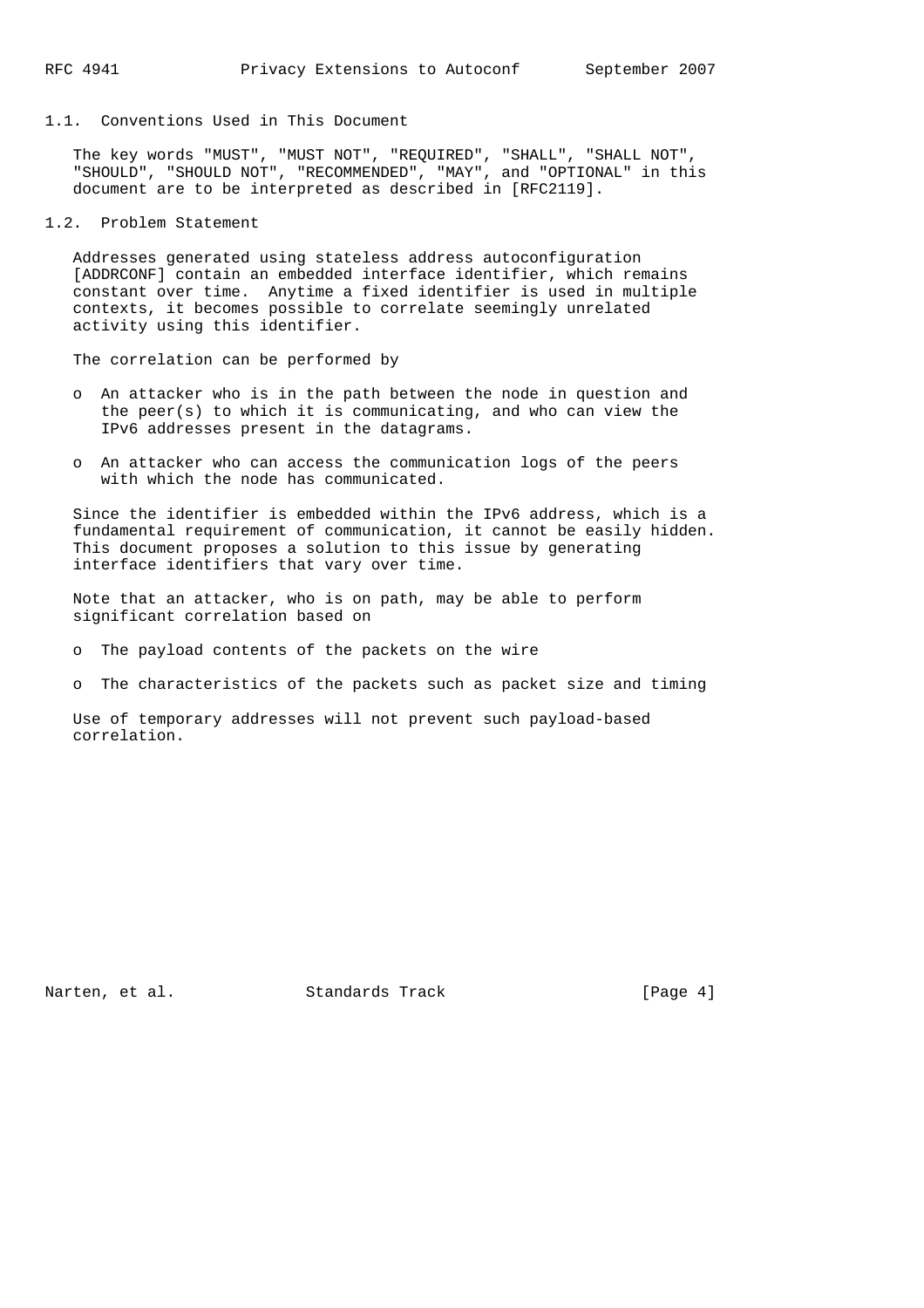# 2. Background

 This section discusses the problem in more detail, provides context for evaluating the significance of the concerns in specific environments and makes comparisons with existing practices.

2.1. Extended Use of the Same Identifier

 The use of a non-changing interface identifier to form addresses is a specific instance of the more general case where a constant identifier is reused over an extended period of time and in multiple independent activities. Any time the same identifier is used in multiple contexts, it becomes possible for that identifier to be used to correlate seemingly unrelated activity. For example, a network sniffer placed strategically on a link across which all traffic to/ from a particular host crosses could keep track of which destinations a node communicated with and at what times. Such information can in some cases be used to infer things, such as what hours an employee was active, when someone is at home, etc. Although it might appear that changing an address regularly in such environments would be desirable to lessen privacy concerns, it should be noted that the network prefix portion of an address also serves as a constant identifier. All nodes at, say, a home, would have the same network prefix, which identifies the topological location of those nodes. This has implications for privacy, though not at the same granularity as the concern that this document addresses. Specifically, all nodes within a home could be grouped together for the purposes of collecting information. If the network contains a very small number of nodes, say, just one, changing just the interface identifier will not enhance privacy at all, since the prefix serves as a constant identifier.

 One of the requirements for correlating seemingly unrelated activities is the use (and reuse) of an identifier that is recognizable over time within different contexts. IP addresses provide one obvious example, but there are more. Many nodes also have DNS names associated with their addresses, in which case the DNS name serves as a similar identifier. Although the DNS name associated with an address is more work to obtain (it may require a DNS query), the information is often readily available. In such cases, changing the address on a machine over time would do little to address the concerns raised in this document, unless the DNS name is changed as well (see Section 4).

 Web browsers and servers typically exchange "cookies" with each other [COOKIES]. Cookies allow Web servers to correlate a current activity with a previous activity. One common usage is to send back targeted advertising to a user by using the cookie supplied by the browser to

Narten, et al. Standards Track [Page 5]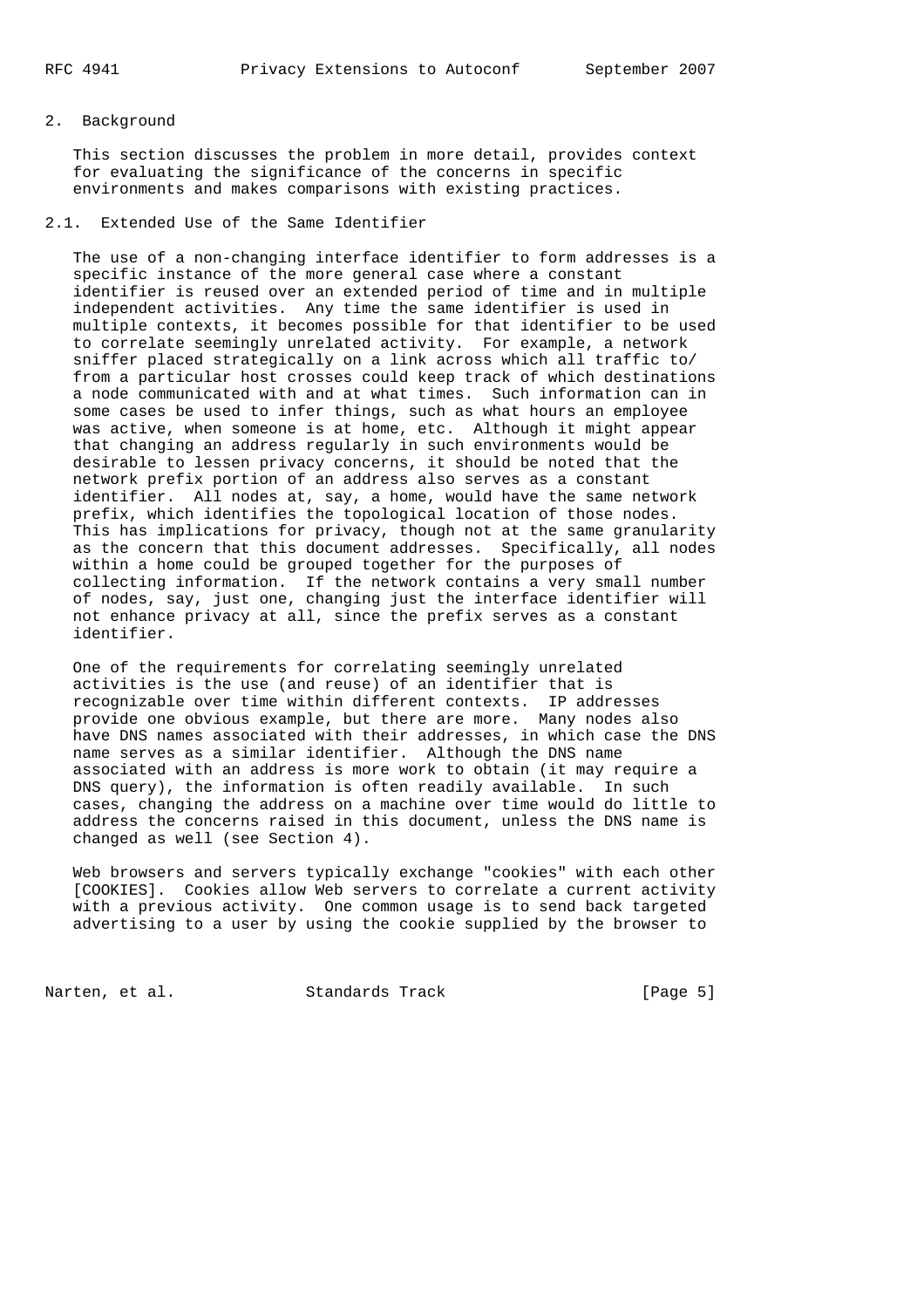identify what earlier queries had been made (e.g., for what type of information). Based on the earlier queries, advertisements can be targeted to match the (assumed) interests of the end user.

 The use of a constant identifier within an address is of special concern because addresses are a fundamental requirement of communication and cannot easily be hidden from eavesdroppers and other parties. Even when higher layers encrypt their payloads, addresses in packet headers appear in the clear. Consequently, if a mobile host (e.g., laptop) accessed the network from several different locations, an eavesdropper might be able to track the movement of that mobile host from place to place, even if the upper layer payloads were encrypted.

## 2.2. Address Usage in IPv4 Today

 Addresses used in today's Internet are often non-changing in practice for extended periods of time. In an increasing number of sites, addresses are assigned statically and typically change infrequently. Over the last few years, sites have begun moving away from static allocation to dynamic allocation via DHCP [DHCP]. In theory, the address a client gets via DHCP can change over time, but in practice servers often return the same address to the same client (unless addresses are in such short supply that they are reused immediately by a different node when they become free). Thus, even within sites using DHCP, clients frequently end up using the same address for weeks to months at a time.

 For home users accessing the Internet over dial-up lines, the situation is generally different. Such users do not have permanent connections and are often assigned temporary addresses each time they connect to their ISP. Consequently, the addresses they use change frequently over time and are shared among a number of different users. Thus, an address does not reliably identify a particular device over time spans of more than a few minutes.

 A more interesting case concerns always-on connections (e.g., cable modems, ISDN, DSL, etc.) that result in a home site using the same address for extended periods of time. This is a scenario that is just starting to become common in IPv4 and promises to become more of a concern as always-on Internet connectivity becomes widely available.

 Finally, it should be noted that nodes that need a (non-changing) DNS name generally have static addresses assigned to them to simplify the configuration of DNS servers. Although Dynamic DNS [DDNS] can be used to update the DNS dynamically, it may not always be available depending on the administrative policy. In addition, changing an

Narten, et al. Standards Track [Page 6]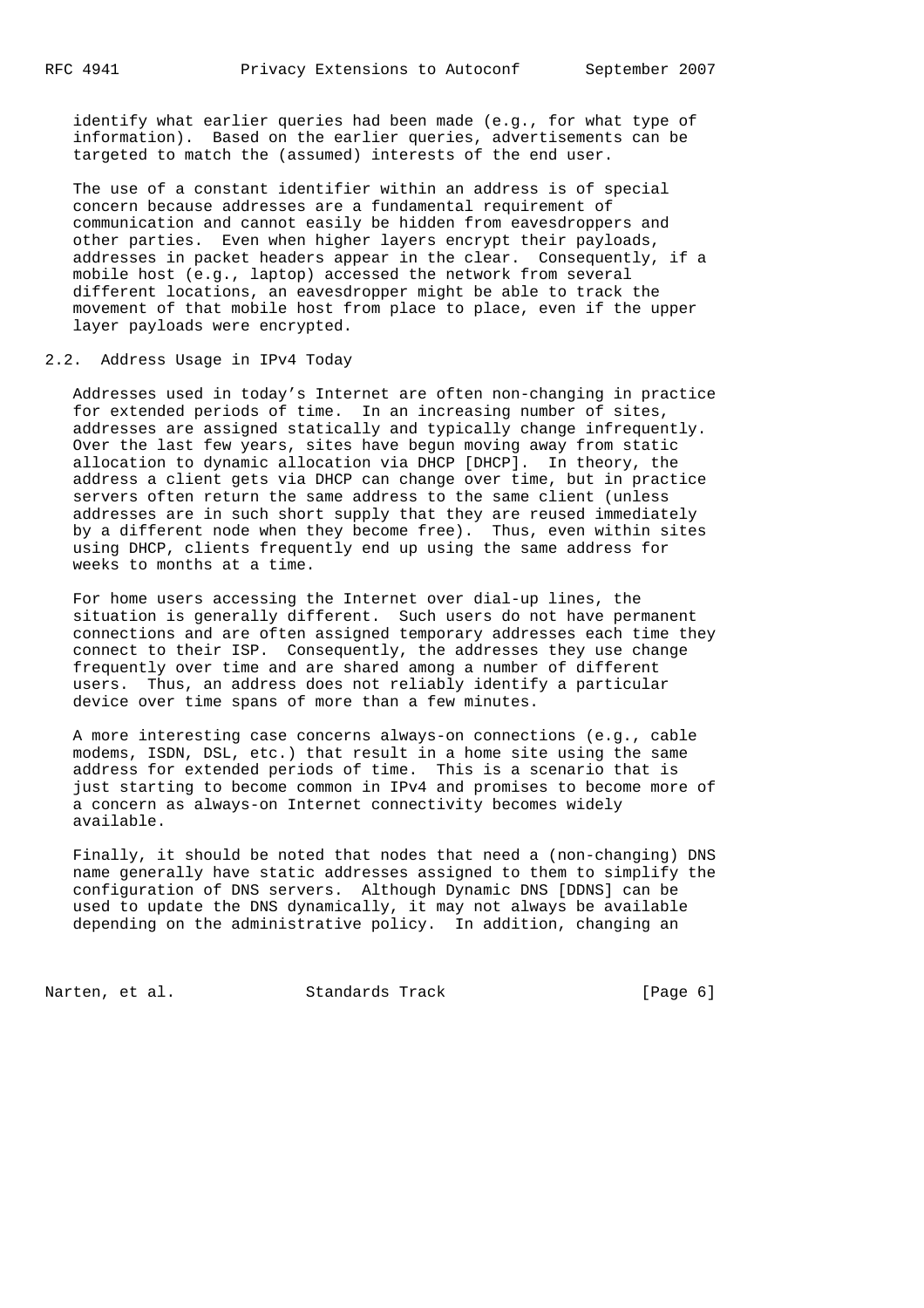address but keeping the same DNS name does not really address the underlying concern, since the DNS name becomes a non-changing identifier. Servers generally require a DNS name (so clients can connect to them), and clients often do as well (e.g., some servers refuse to speak to a client whose address cannot be mapped into a DNS name that also maps back into the same address). Section 4 describes one approach to this issue.

## 2.3. The Concern with IPv6 Addresses

 The division of IPv6 addresses into distinct topology and interface identifier portions raises an issue new to IPv6 in that a fixed portion of an IPv6 address (i.e., the interface identifier) can contain an identifier that remains constant even when the topology portion of an address changes (e.g., as the result of connecting to a different part of the Internet). In IPv4, when an address changes, the entire address (including the local part of the address) usually changes. It is this new issue that this document addresses.

 If addresses are generated from an interface identifier, a home user's address could contain an interface identifier that remains the same from one dial-up session to the next, even if the rest of the address changes. The way PPP is used today, however, PPP servers typically unilaterally inform the client what address they are to use (i.e., the client doesn't generate one on its own). This practice, if continued in IPv6, would avoid the concerns that are the focus of this document.

 A more troubling case concerns mobile devices (e.g., laptops, PDAs, etc.) that move topologically within the Internet. Whenever they move, they form new addresses for their current topological point of attachment. This is typified today by the "road warrior" who has Internet connectivity both at home and at the office. While the node's address changes as it moves, the interface identifier contained within the address remains the same (when derived from an IEEE Identifier). In such cases, the interface identifier can be used to track the movement and usage of a particular machine. For example, a server that logs usage information together with source addresses, is also recording the interface identifier since it is embedded within an address. Consequently, any data-mining technique that correlates activity based on addresses could easily be extended to do the same using the interface identifier. This is of particular concern with the expected proliferation of next-generation network connected devices (e.g., PDAs, cell phones, etc.) in which large numbers of devices are, in practice, associated with individual users (i.e., not shared). Thus, the interface identifier embedded within an address could be used to track activities of an individual, even as they move topologically within the Internet.

Narten, et al. Standards Track [Page 7]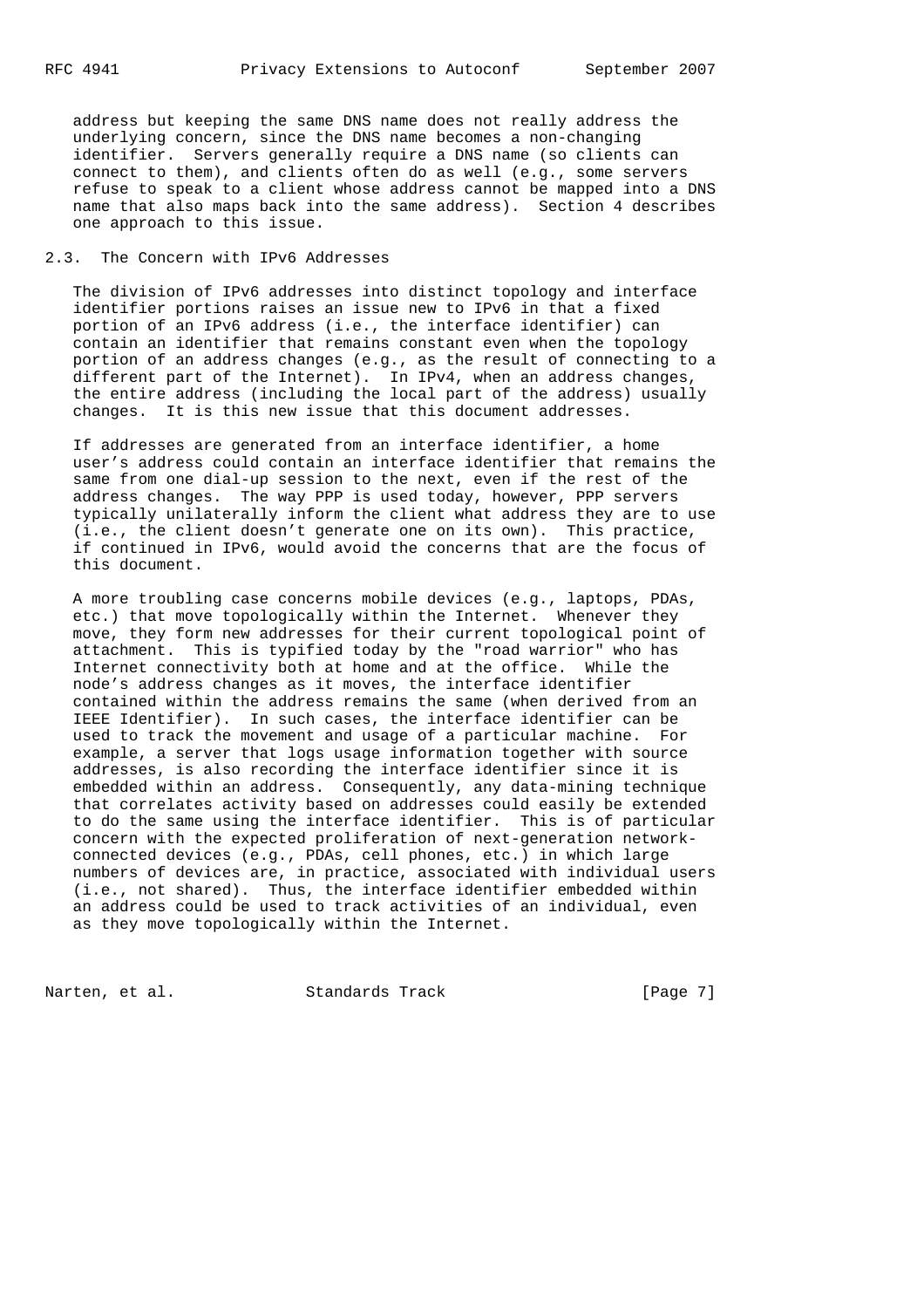In summary, IPv6 addresses on a given interface generated via Stateless Autoconfiguration contain the same interface identifier, regardless of where within the Internet the device connects. This facilitates the tracking of individual devices (and thus, potentially, users). The purpose of this document is to define mechanisms that eliminate this issue in those situations where it is a concern.

# 2.4. Possible Approaches

 One way to avoid having a static non-changing address is to use DHCPv6 [DHCPV6] for obtaining addresses. Section 12 of [DHCPV6] discusses the use of DHCPv6 for the assignment and management of "temporary addresses", which are never renewed and provide the same property of temporary addresses described in this document with regards to the privacy concern.

 Another approach, compatible with the stateless address autoconfiguration architecture, would be to change the interface identifier portion of an address over time and generate new addresses from the interface identifier for some address scopes. Changing the interface identifier can make it more difficult to look at the IP addresses in independent transactions and identify which ones actually correspond to the same node, both in the case where the routing prefix portion of an address changes and when it does not.

 Many machines function as both clients and servers. In such cases, the machine would need a DNS name for its use as a server. Whether the address stays fixed or changes has little privacy implication since the DNS name remains constant and serves as a constant identifier. When acting as a client (e.g., initiating communication), however, such a machine may want to vary the addresses it uses. In such environments, one may need multiple addresses: a "public" (i.e., non-secret) server address, registered in the DNS, that is used to accept incoming connection requests from other machines, and a "temporary" address used to shield the identity of the client when it initiates communication. These two cases are roughly analogous to telephone numbers and caller ID, where a user may list their telephone number in the public phone book, but disable the display of its number via caller ID when initiating calls.

 To make it difficult to make educated guesses as to whether two different interface identifiers belong to the same node, the algorithm for generating alternate identifiers must include input that has an unpredictable component from the perspective of the outside entities that are collecting information. Picking identifiers from a pseudo-random sequence suffices, so long as the specific sequence cannot be determined by an outsider examining

Narten, et al. Standards Track [Page 8]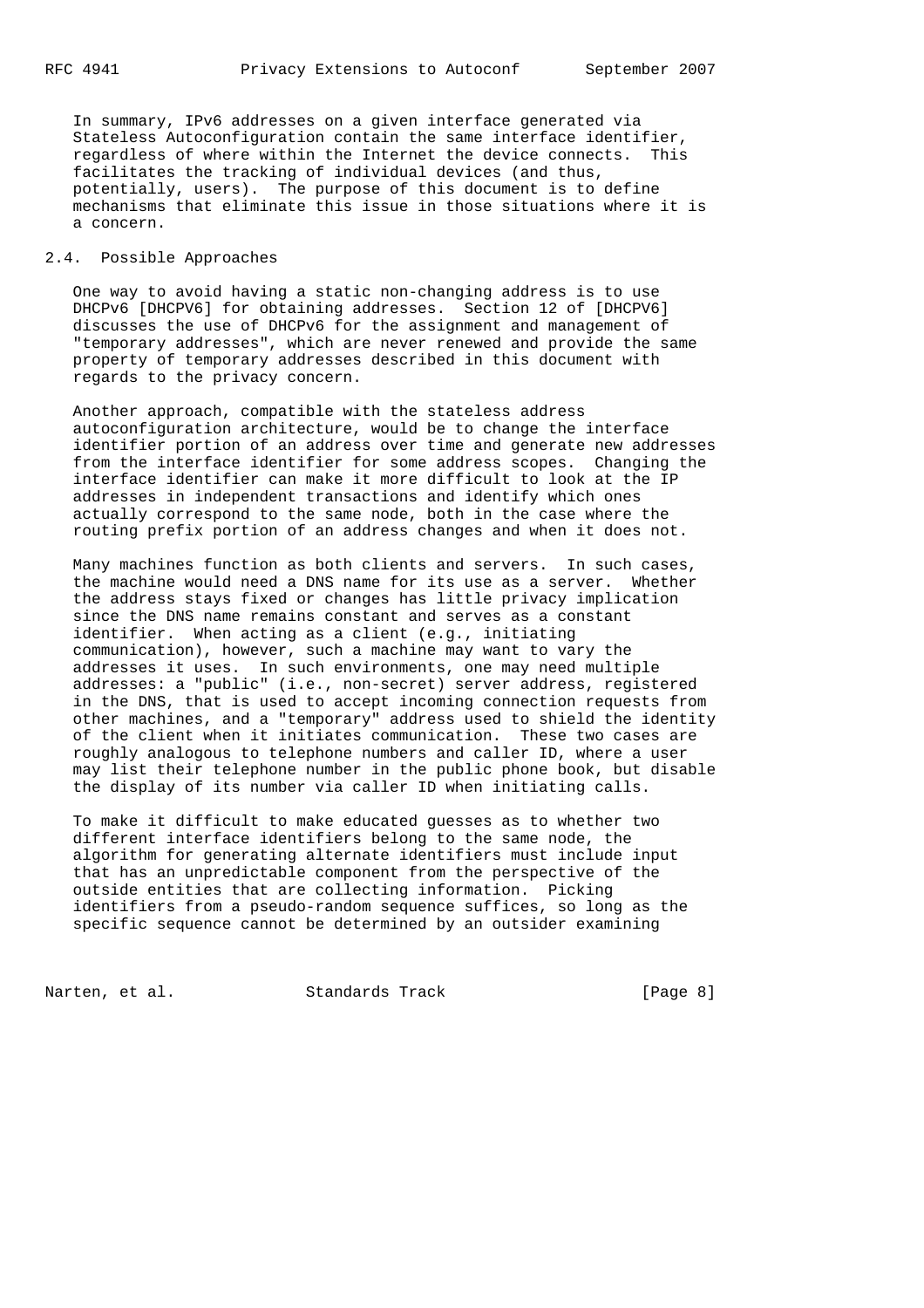information that is readily available or easily determinable (e.g., by examining packet contents). This document proposes the generation of a pseudo-random sequence of interface identifiers via an MD5 hash. Periodically, the next interface identifier in the sequence is generated, a new set of temporary addresses is created, and the previous temporary addresses are deprecated to discourage their further use. The precise pseudo-random sequence depends on both a random component and the globally unique interface identifier (when available), to increase the likelihood that different nodes generate different sequences.

#### 3. Protocol Description

The goal of this section is to define procedures that:

- 1. Do not result in any changes to the basic behavior of addresses generated via stateless address autoconfiguration [ADDRCONF].
- 2. Create additional addresses based on a random interface identifier for the purpose of initiating outgoing sessions. These "random" or temporary addresses would be used for a short period of time (hours to days) and would then be deprecated. Deprecated address can continue to be used for already established connections, but are not used to initiate new connections. New temporary addresses are generated periodically to replace temporary addresses that expire, with the exact time between address generation a matter of local policy.
- 3. Produce a sequence of temporary global scope addresses from a sequence of interface identifiers that appear to be random in the sense that it is difficult for an outside observer to predict a future address (or identifier) based on a current one, and it is difficult to determine previous addresses (or identifiers) knowing only the present one.
- 4. By default, generate a set of addresses from the same (randomized) interface identifier, one address for each prefix for which a global address has been generated via stateless address autoconfiguration. Using the same interface identifier to generate a set of temporary addresses reduces the number of IP multicast groups a host must join. Nodes join the solicited-node multicast address for each unicast address they support, and solicited-node addresses are dependent only on the low-order bits of the corresponding address. This default behavior was made to address the concern that a node that joins a large number of multicast groups may be required to put its interface into promiscuous mode, resulting in possible reduced performance.

Narten, et al. Standards Track [Page 9]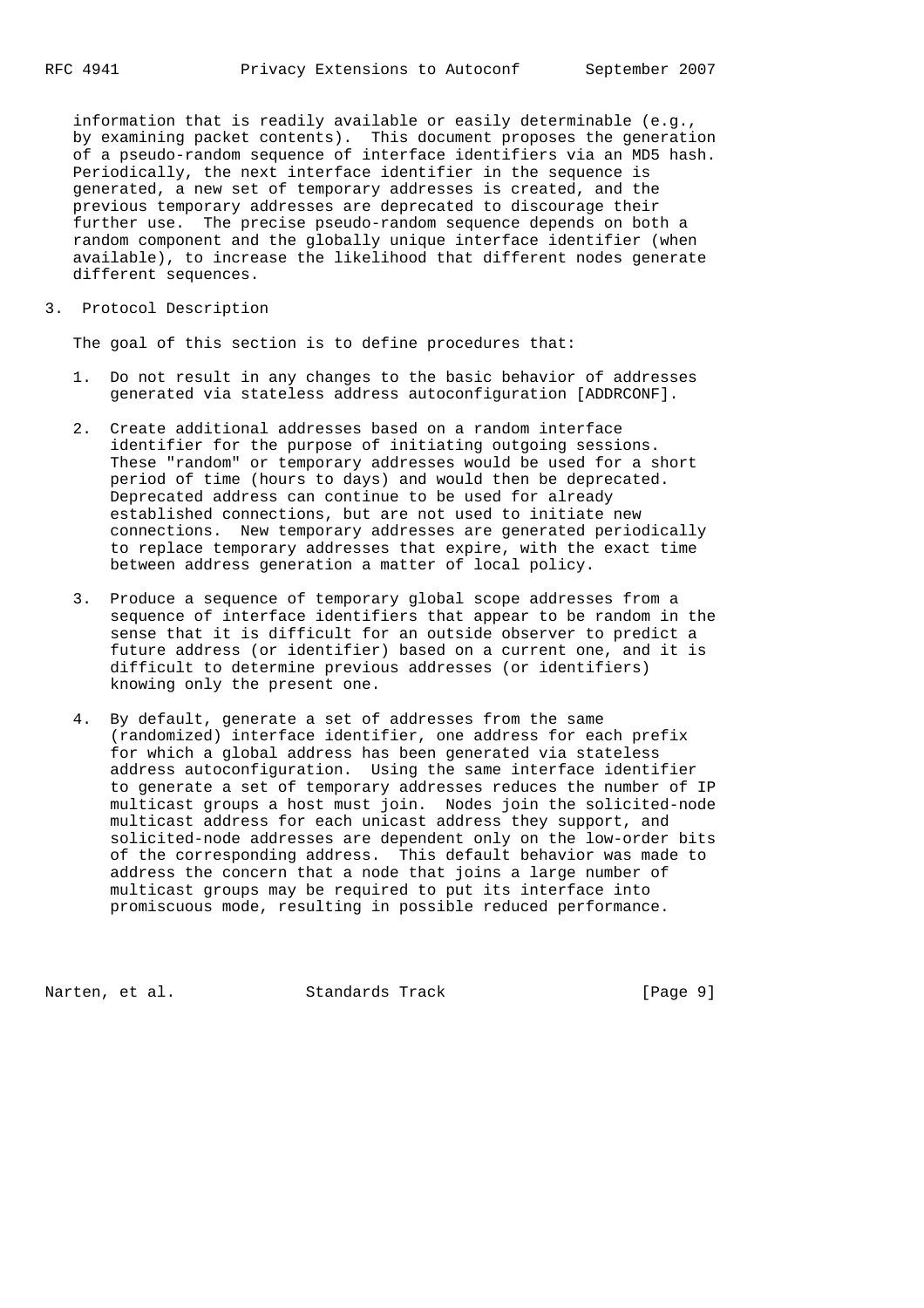A node highly concerned about privacy MAY use different interface identifiers on different prefixes, resulting in a set of global addresses that cannot be easily tied to each other. For example a node MAY create different interface identifiers I1, I2, and I3 for use with different prefixes P1, P2, and P3 on the same interface.

# 3.1. Assumptions

 The following algorithm assumes that each interface maintains an associated randomized interface identifier. When temporary addresses are generated, the current value of the associated randomized interface identifier is used. While the same identifier can be used to create more than one temporary address, the value SHOULD change over time as described in Section 3.5.

 The algorithm also assumes that, for a given temporary address, an implementation can determine the prefix from which it was generated. When a temporary address is deprecated, a new temporary address is generated. The specific valid and preferred lifetimes for the new address are dependent on the corresponding lifetime values set for the prefix from which it was generated.

 Finally, this document assumes that when a node initiates outgoing communication, temporary addresses can be given preference over public addresses when the device is configured to do so. [ADDR\_SELECT] mandates implementations to provide a mechanism, which allows an application to configure its preference for temporary addresses over public addresses. It also allows for an implementation to prefer temporary addresses by default, so that the connections initiated by the node can use temporary addresses without requiring application-specific enablement. This document also assumes that an API will exist that allows individual applications to indicate whether they prefer to use temporary or public addresses and override the system defaults.

#### 3.2. Generation of Randomized Interface Identifiers

 We describe two approaches for the generation and maintenance of the randomized interface identifier. The first assumes the presence of stable storage that can be used to record state history for use as input into the next iteration of the algorithm across system restarts. A second approach addresses the case where stable storage is unavailable and there is a need to generate randomized interface identifiers without previous state.

Narten, et al. Standards Track [Page 10]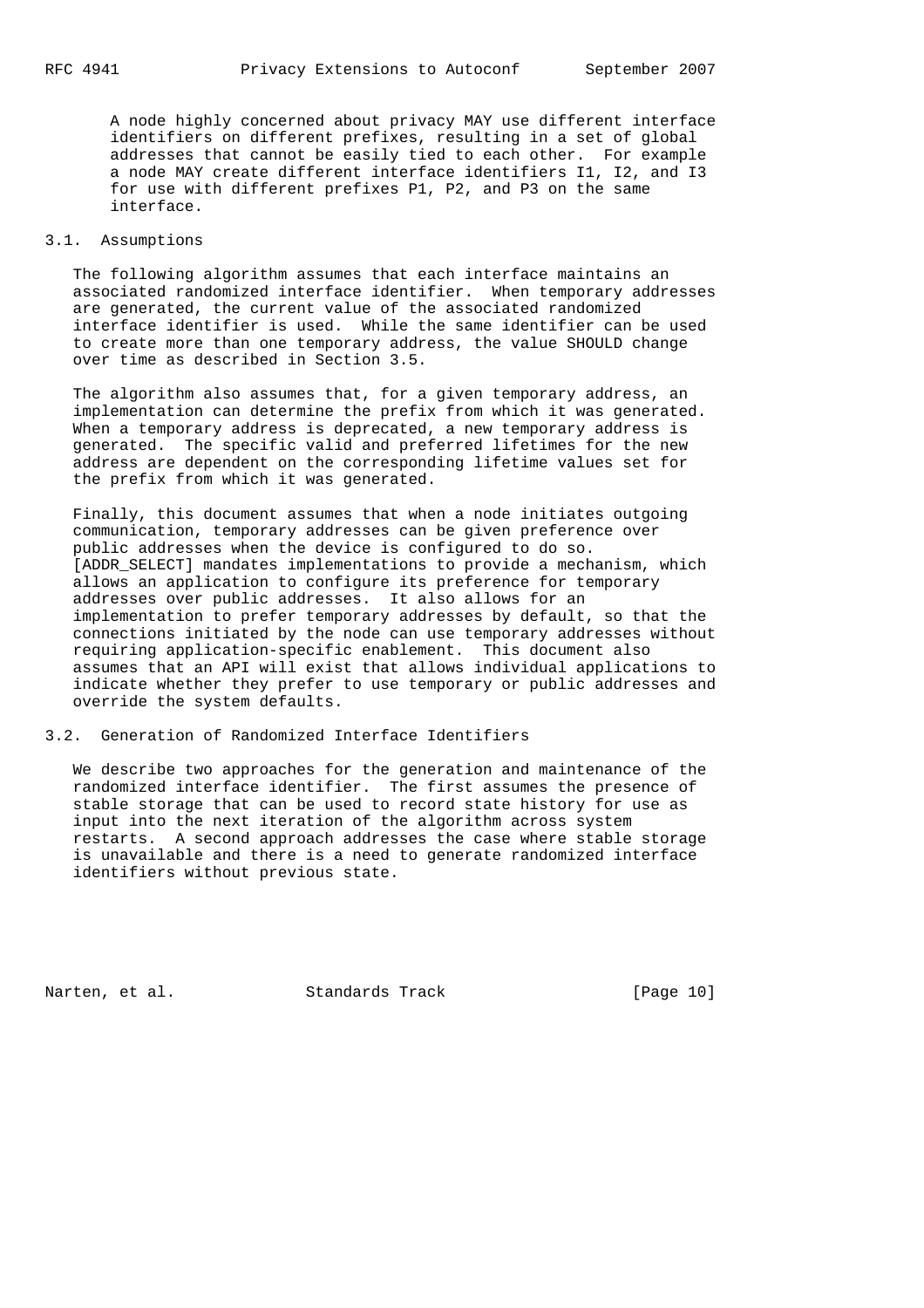The random interface identifier generation algorithm, as described in this document, uses MD5 as the hash algorithm. The node MAY use another algorithm instead of MD5 to produce the random interface identifier.

3.2.1. When Stable Storage Is Present

 The following algorithm assumes the presence of a 64-bit "history value" that is used as input in generating a randomized interface identifier. The very first time the system boots (i.e., out-of-the box), a random value SHOULD be generated using techniques that help ensure the initial value is hard to guess [RANDOM]. Whenever a new interface identifier is generated, a value generated by the computation is saved in the history value for the next iteration of the algorithm.

A randomized interface identifier is created as follows:

- 1. Take the history value from the previous iteration of this algorithm (or a random value if there is no previous value) and append to it the interface identifier generated as described in [ADDRARCH].
- 2. Compute the MD5 message digest [MD5] over the quantity created in the previous step.
- 3. Take the leftmost 64-bits of the MD5 digest and set bit 6 (the leftmost bit is numbered 0) to zero. This creates an interface identifier with the universal/local bit indicating local significance only.
- 4. Compare the generated identifier against a list of reserved interface identifiers and to those already assigned to an address on the local device. In the event that an unacceptable identifier has been generated, the node MUST restart the process at step 1 above, using the rightmost 64 bits of the MD5 digest obtained in step 2 in place of the history value in step 1.
- 5. Save the generated identifier as the associated randomized interface identifier.
- 6. Take the rightmost 64-bits of the MD5 digest computed in step 2) and save them in stable storage as the history value to be used in the next iteration of the algorithm.

Narten, et al. Standards Track [Page 11]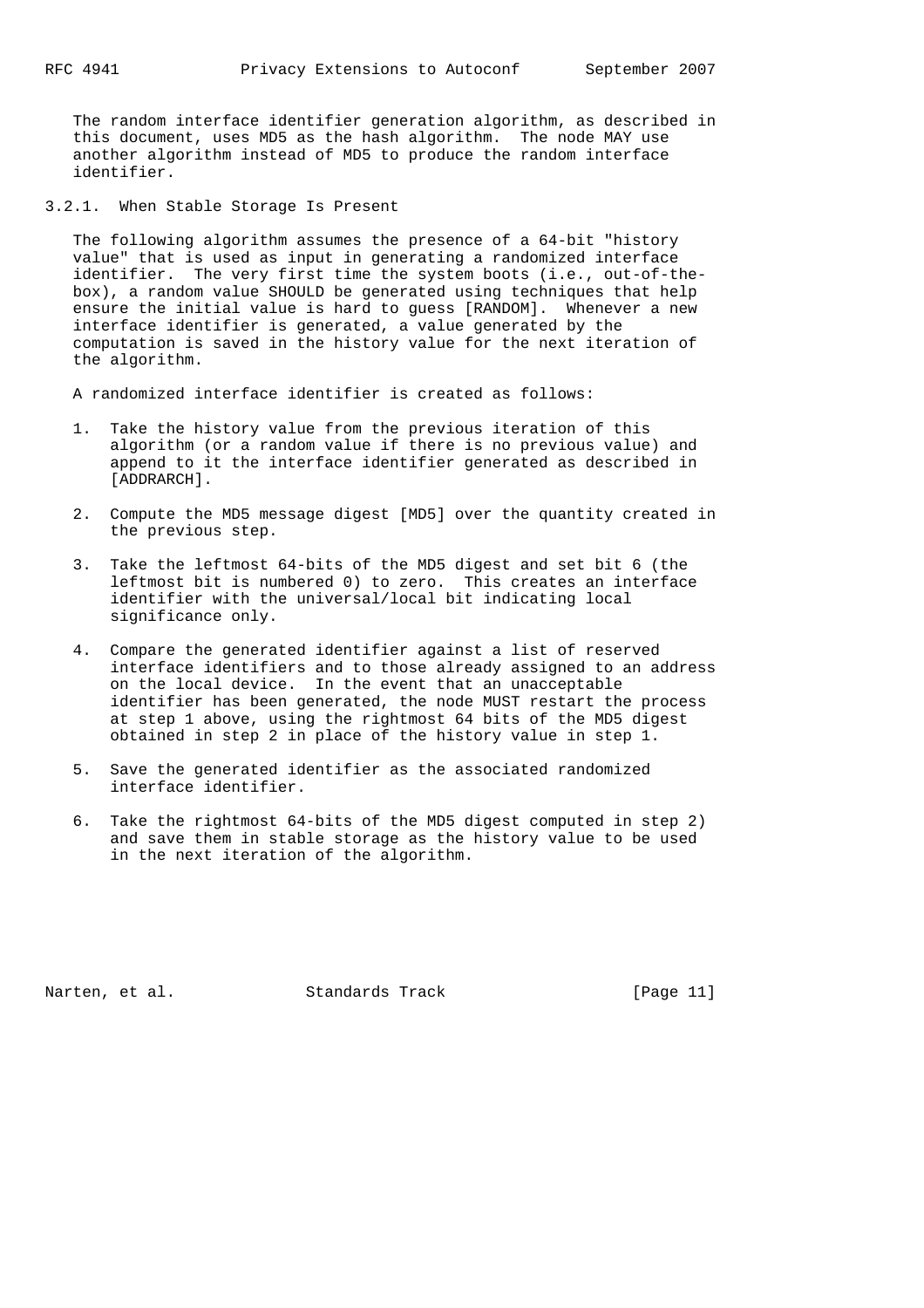MD5 was chosen for convenience, and because its particular properties were adequate to produce the desired level of randomization. The node MAY use another algorithm instead of MD5 to produce the random interface identifier

 In theory, generating successive randomized interface identifiers using a history scheme as above has no advantages over generating them at random. In practice, however, generating truly random numbers can be tricky. Use of a history value is intended to avoid the particular scenario where two nodes generate the same randomized interface identifier, both detect the situation via DAD, but then proceed to generate identical randomized interface identifiers via the same (flawed) random number generation algorithm. The above algorithm avoids this problem by having the interface identifier (which will often be globally unique) used in the calculation that generates subsequent randomized interface identifiers. Thus, if two nodes happen to generate the same randomized interface identifier, they should generate different ones on the follow-up attempt.

# 3.2.2. In The Absence of Stable Storage

 In the absence of stable storage, no history value will be available across system restarts to generate a pseudo-random sequence of interface identifiers. Consequently, the initial history value used above SHOULD be generated at random. A number of techniques might be appropriate. Consult [RANDOM] for suggestions on good sources for obtaining random numbers. Note that even though machines may not have stable storage for storing a history value, they will in many cases have configuration information that differs from one machine to another (e.g., user identity, security keys, serial numbers, etc.). One approach to generating a random initial history value in such cases is to use the configuration information to generate some data bits (which may remain constant for the life of the machine, but will vary from one machine to another), append some random data, and compute the MD5 digest as before.

### 3.2.3. Alternate Approaches

 Note that there are other approaches to generate random interface identifiers, albeit with different goals and applicability. One such approach is Cryptographically Generated Addresses (CGAs) [CGA], which generate a random interface identifier based on the public key of the node. The goal of CGAs is to prove ownership of an address and to prevent spoofing and stealing of existing IPv6 addresses. They are used for securing neighbor discovery using [SEND]. The CGA random interface identifier generation algorithm may not be suitable for privacy addresses because of the following properties:

Narten, et al. Standards Track [Page 12]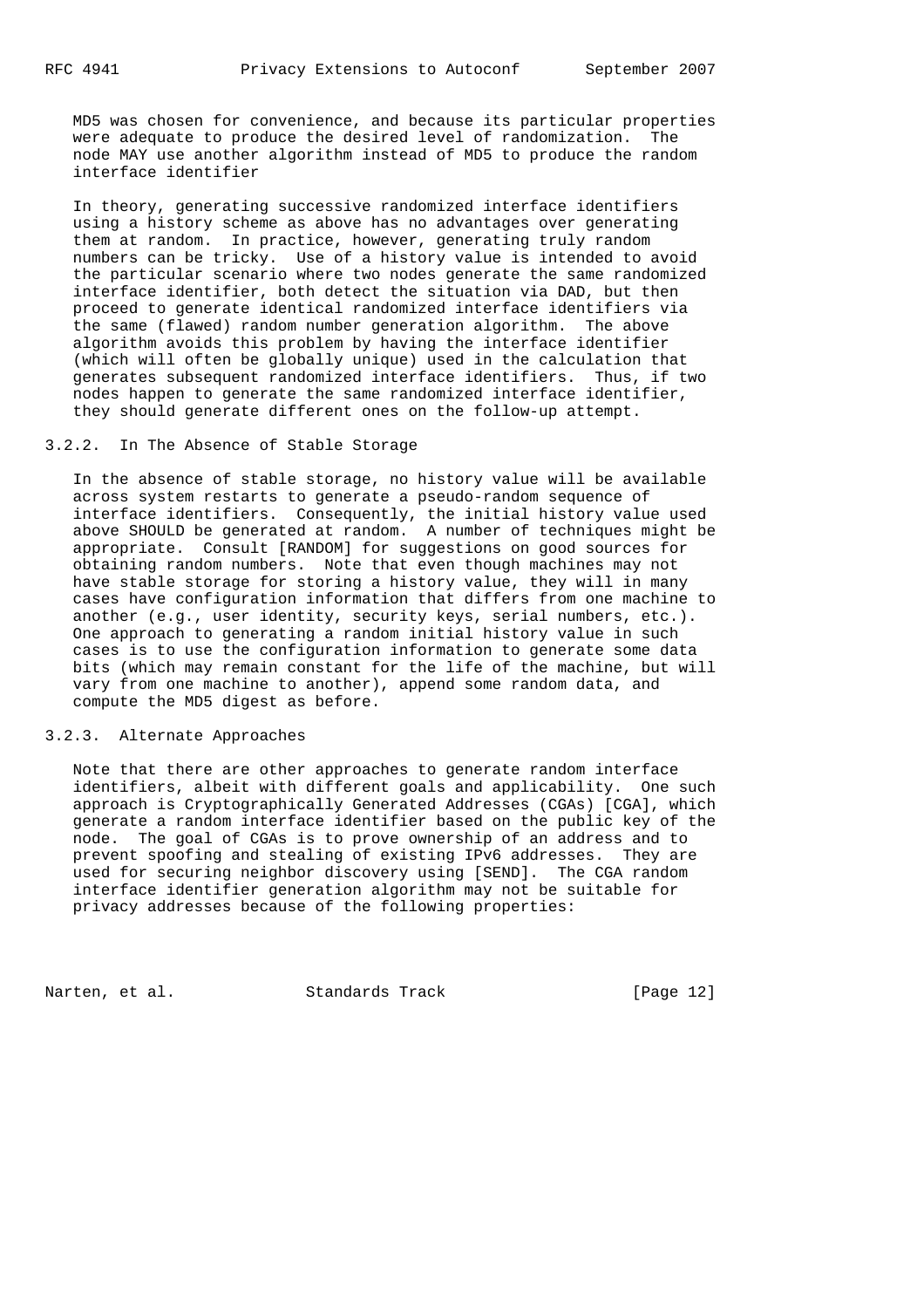- o It requires the node to have a public key. This means that the node can still be identified by its public key.
- o The random interface identifier process is computationally intensive and hence discourages frequent regeneration.
- 3.3. Generating Temporary Addresses

 [ADDRCONF] describes the steps for generating a link-local address when an interface becomes enabled as well as the steps for generating addresses for other scopes. This document extends [ADDRCONF] as follows. When processing a Router Advertisement with a Prefix Information option carrying a global scope prefix for the purposes of address autoconfiguration (i.e., the A bit is set), the node MUST perform the following steps:

- 1. Process the Prefix Information Option as defined in [ADDRCONF], either creating a new public address or adjusting the lifetimes of existing addresses, both public and temporary. If a received option will extend the lifetime of a public address, the lifetimes of temporary addresses should be extended, subject to the overall constraint that no temporary addresses should ever remain "valid" or "preferred" for a time longer than (TEMP\_VALID\_LIFETIME) or (TEMP\_PREFERRED\_LIFETIME - DESYNC\_FACTOR), respectively. The configuration variables TEMP\_VALID\_LIFETIME and TEMP\_PREFERRED\_LIFETIME correspond to approximate target lifetimes for temporary addresses.
- 2. One way an implementation can satisfy the above constraints is to associate with each temporary address a creation time (called CREATION\_TIME) that indicates the time at which the address was created. When updating the preferred lifetime of an existing temporary address, it would be set to expire at whichever time is earlier: the time indicated by the received lifetime or (CREATION TIME + TEMP PREFERRED LIFETIME - DESYNC FACTOR). A similar approach can be used with the valid lifetime.
- 3. When a new public address is created as described in [ADDRCONF], the node SHOULD also create a new temporary address.
- 4. When creating a temporary address, the lifetime values MUST be derived from the corresponding prefix as follows:
	- \* Its Valid Lifetime is the lower of the Valid Lifetime of the public address or TEMP\_VALID\_LIFETIME.

Narten, et al. Standards Track [Page 13]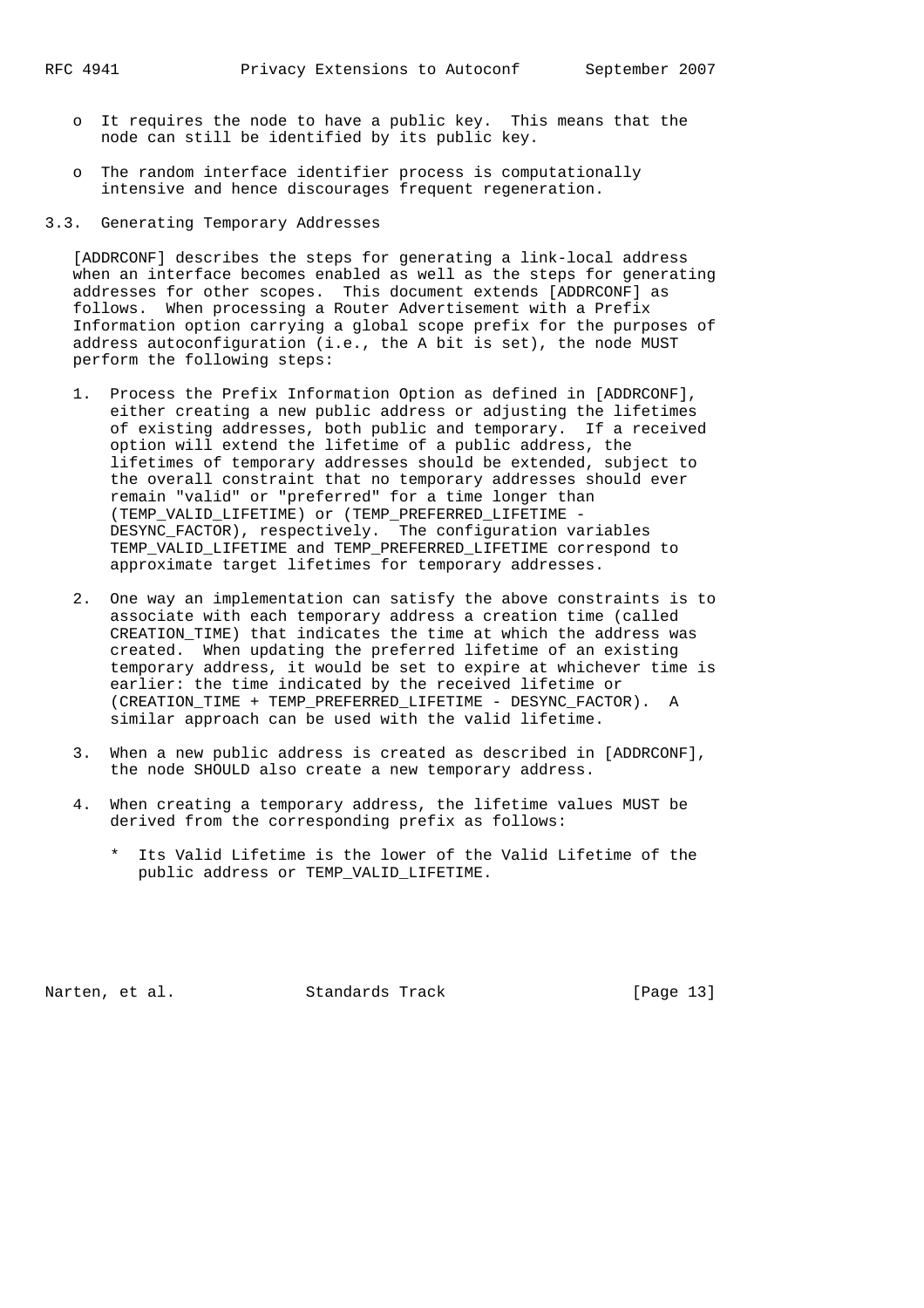- \* Its Preferred Lifetime is the lower of the Preferred Lifetime of the public address or TEMP\_PREFERRED\_LIFETIME - DESYNC\_FACTOR.
- 5. A temporary address is created only if this calculated Preferred Lifetime is greater than REGEN\_ADVANCE time units. In particular, an implementation MUST NOT create a temporary address with a zero Preferred Lifetime.
- 6. New temporary addresses MUST be created by appending the interface's current randomized interface identifier to the prefix that was received.
- 7. The node MUST perform duplicate address detection (DAD) on the generated temporary address. If DAD indicates the address is already in use, the node MUST generate a new randomized interface identifier as described in Section 3.2 above, and repeat the previous steps as appropriate up to TEMP\_IDGEN\_RETRIES times. If after TEMP\_IDGEN\_RETRIES consecutive attempts no non-unique address was generated, the node MUST log a system error and MUST NOT attempt to generate temporary addresses for that interface. Note that DAD MUST be performed on every unicast address generated from this randomized interface identifier.
- 3.4. Expiration of Temporary Addresses

 When a temporary address becomes deprecated, a new one MUST be generated. This is done by repeating the actions described in Section 3.3, starting at step 3). Note that, except for the transient period when a temporary address is being regenerated, in normal operation at most one temporary address per prefix should be in a non-deprecated state at any given time on a given interface. Note that if a temporary address becomes deprecated as result of processing a Prefix Information Option with a zero Preferred Lifetime, then a new temporary address MUST NOT be generated. To ensure that a preferred temporary address is always available, a new temporary address SHOULD be regenerated slightly before its predecessor is deprecated. This is to allow sufficient time to avoid race conditions in the case where generating a new temporary address is not instantaneous, such as when duplicate address detection must be run. The node SHOULD start the address regeneration process REGEN\_ADVANCE time units before a temporary address would actually be deprecated.

 As an optional optimization, an implementation MAY remove a deprecated temporary address that is not in use by applications or upper layers as detailed in Section 6.

Narten, et al. Standards Track [Page 14]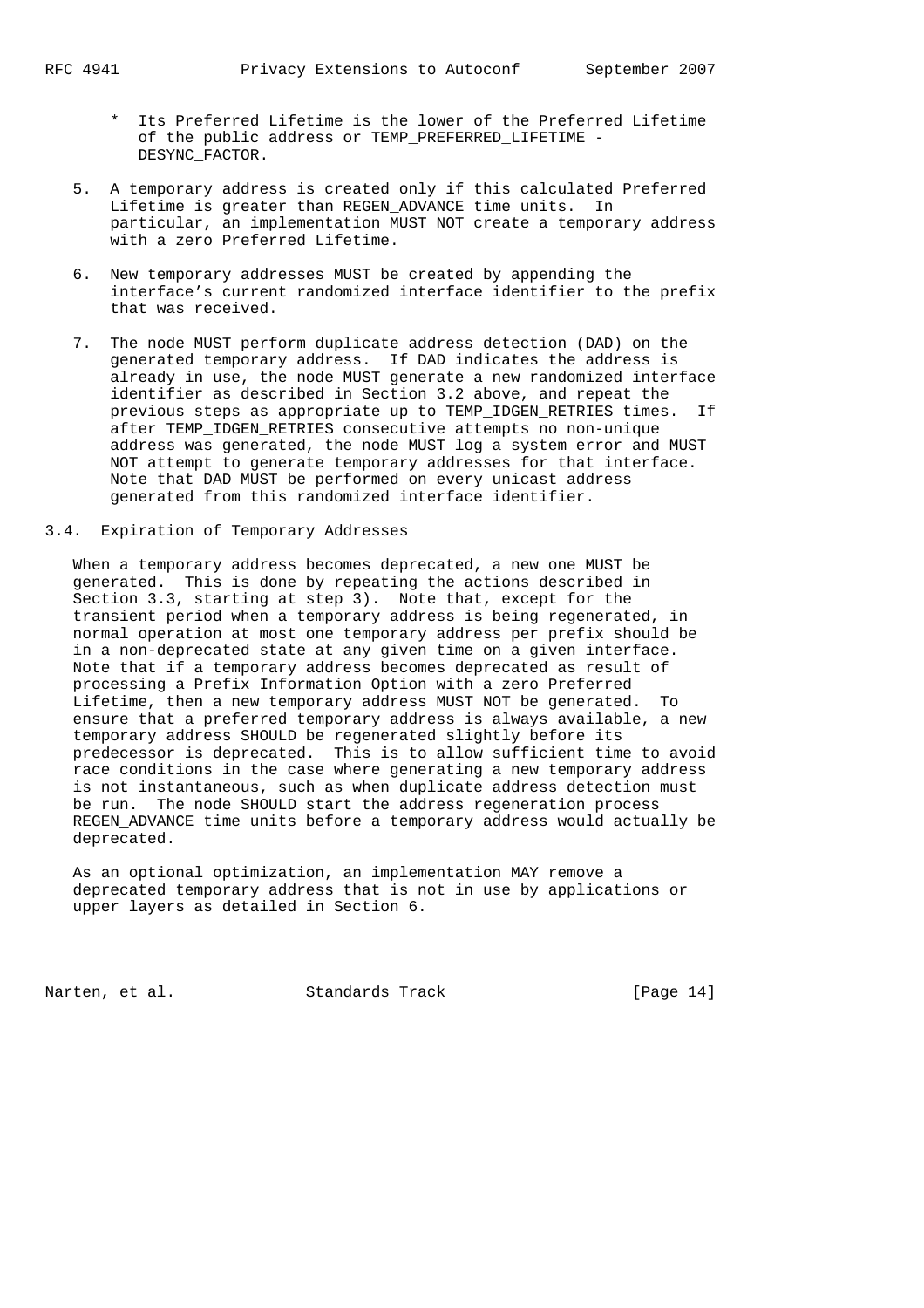## 3.5. Regeneration of Randomized Interface Identifiers

 The frequency at which temporary addresses changes depends on how a device is being used (e.g., how frequently it initiates new communication) and the concerns of the end user. The most egregious privacy concerns appear to involve addresses used for long periods of time (weeks to months to years). The more frequently an address changes, the less feasible collecting or coordinating information keyed on interface identifiers becomes. Moreover, the cost of collecting information and attempting to correlate it based on interface identifiers will only be justified if enough addresses contain non-changing identifiers to make it worthwhile. Thus, having large numbers of clients change their address on a daily or weekly basis is likely to be sufficient to alleviate most privacy concerns.

 There are also client costs associated with having a large number of addresses associated with a node (e.g., in doing address lookups, the need to join many multicast groups, etc.). Thus, changing addresses frequently (e.g., every few minutes) may have performance implications.

 Nodes following this specification SHOULD generate new temporary addresses on a periodic basis. This can be achieved automatically by generating a new randomized interface identifier at least once every (TEMP\_PREFERRED\_LIFETIME - REGEN\_ADVANCE - DESYNC\_FACTOR) time units. As described above, generating a new temporary address REGEN\_ADVANCE time units before a temporary address becomes deprecated produces addresses with a preferred lifetime no larger than TEMP\_PREFERRED\_LIFETIME. The value DESYNC\_FACTOR is a random value (different for each client) that ensures that clients don't synchronize with each other and generate new addresses at exactly the same time. When the preferred lifetime expires, a new temporary address MUST be generated using the new randomized interface identifier.

 Because the precise frequency at which it is appropriate to generate new addresses varies from one environment to another, implementations SHOULD provide end users with the ability to change the frequency at which addresses are regenerated. The default value is given in TEMP\_PREFERRED\_LIFETIME and is one day. In addition, the exact time at which to invalidate a temporary address depends on how applications are used by end users. Thus, the suggested default value of one week (TEMP\_VALID\_LIFETIME) may not be appropriate in all environments. Implementations SHOULD provide end users with the ability to override both of these default values.

Narten, et al. Standards Track [Page 15]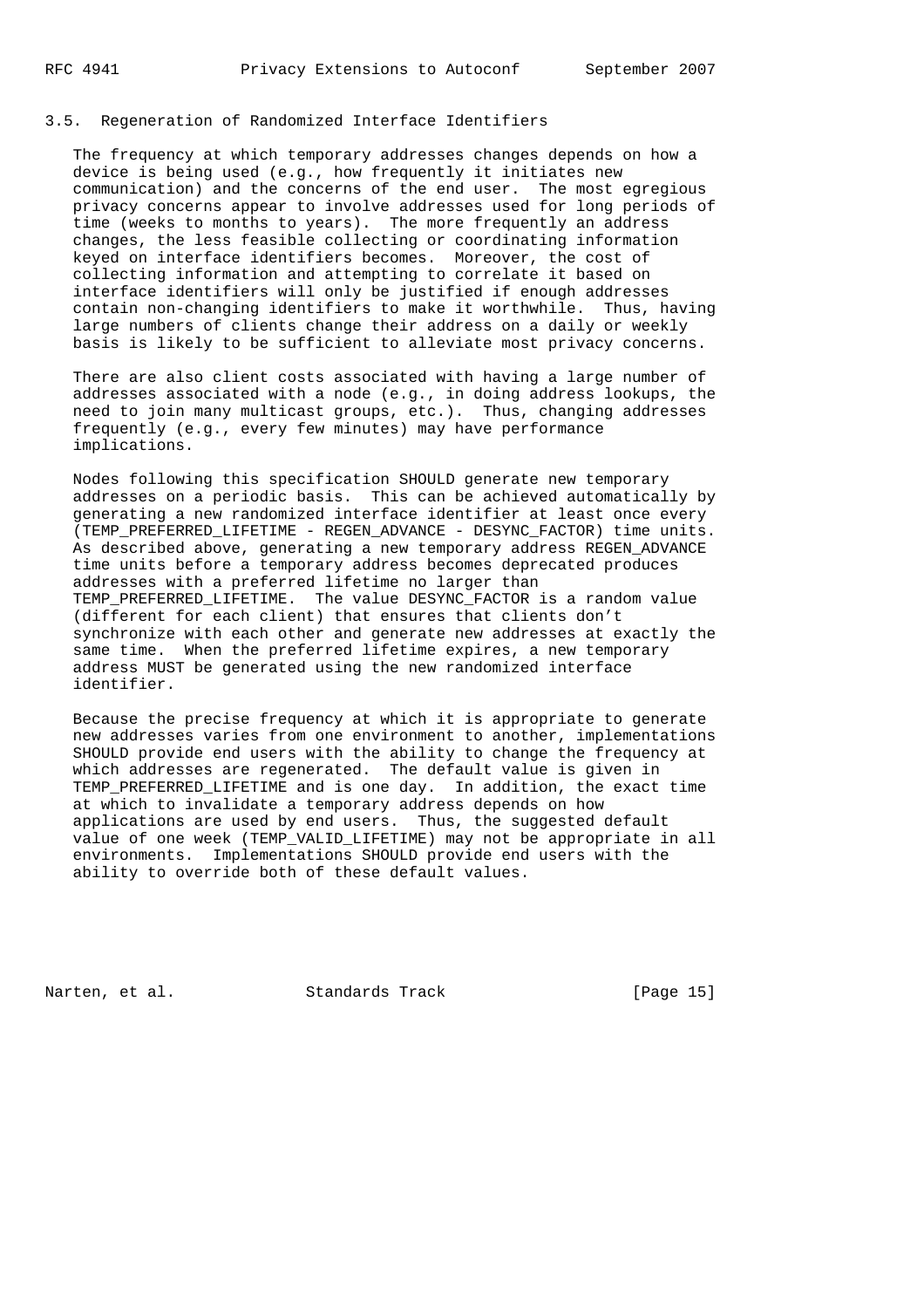Finally, when an interface connects to a new link, a new randomized interface identifier SHOULD be generated immediately together with a new set of temporary addresses. If a device moves from one ethernet to another, generating a new set of temporary addresses from a different randomized interface identifier ensures that the device uses different randomized interface identifiers for the temporary addresses associated with the two links, making it more difficult to correlate addresses from the two different links as being from the same node. The node MAY follow any process available to it, to determine that the link change has occurred. One such process is described by Detecting Network Attachment [DNA].

#### 3.6. Deployment Considerations

 Devices implementing this specification MUST provide a way for the end user to explicitly enable or disable the use of temporary addresses. In addition, a site might wish to disable the use of temporary addresses in order to simplify network debugging and operations. Consequently, implementations SHOULD provide a way for trusted system administrators to enable or disable the use of temporary addresses.

 Additionally, sites might wish to selectively enable or disable the use of temporary addresses for some prefixes. For example, a site might wish to disable temporary address generation for "Unique local" [ULA] prefixes while still generating temporary addresses for all other global prefixes. Another site might wish to enable temporary address generation only for the prefixes  $2001::/16$  and  $2002::/16$ , while disabling it for all other prefixes. To support this behavior, implementations SHOULD provide a way to enable and disable generation of temporary addresses for specific prefix subranges. This per prefix setting SHOULD override the global settings on the node with respect to the specified prefix subranges. Note that the pre-prefix setting can be applied at any granularity, and not necessarily on a per-subnet basis.

 The use of temporary addresses may cause unexpected difficulties with some applications. As described below, some servers refuse to accept communications from clients for which they cannot map the IP address into a DNS name. In addition, some applications may not behave robustly if temporary addresses are used and an address expires before the application has terminated, or if it opens multiple sessions, but expects them to all use the same addresses. Consequently, the use of temporary addresses SHOULD be disabled by default in order to minimize potential disruptions. Individual applications, which have specific knowledge about the normal duration of connections, MAY override this as appropriate.

Narten, et al. Standards Track [Page 16]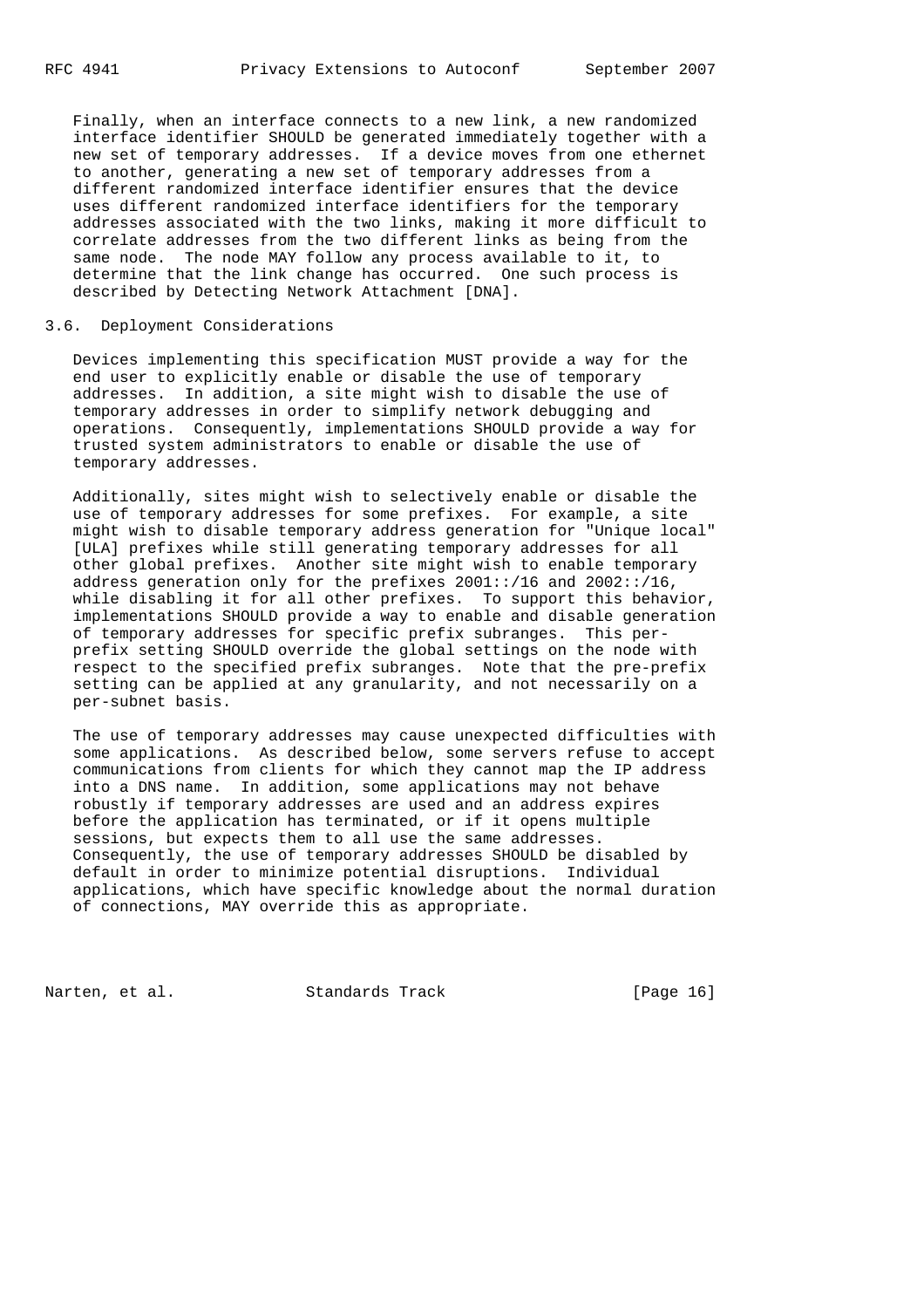If a very small number of nodes (say, only one) use a given prefix for extended periods of time, just changing the interface identifier part of the address may not be sufficient to ensure privacy, since the prefix acts as a constant identifier. The procedures described in this document are most effective when the prefix is reasonably non static or is used by a fairly large number of nodes.

# 4. Implications of Changing Interface Identifiers

 The IPv6 addressing architecture goes to some lengths to ensure that interface identifiers are likely to be globally unique where easy to do so. The widespread use of temporary addresses may result in a significant fraction of Internet traffic not using addresses in which the interface identifier portion is globally unique. Consequently, usage of the algorithms in this document may complicate providing such a future flexibility, if global uniqueness is necessary.

 The desires of protecting individual privacy versus the desire to effectively maintain and debug a network can conflict with each other. Having clients use addresses that change over time will make it more difficult to track down and isolate operational problems. For example, when looking at packet traces, it could become more difficult to determine whether one is seeing behavior caused by a single errant machine, or by a number of them.

 Some servers refuse to grant access to clients for which no DNS name exists. That is, they perform a DNS PTR query to determine the DNS name, and may then also perform an AAAA query on the returned name to verify that the returned DNS name maps back into the address being used. Consequently, clients not properly registered in the DNS may be unable to access some services. As noted earlier, however, a node's DNS name (if non-changing) serves as a constant identifier. The wide deployment of the extension described in this document could challenge the practice of inverse-DNS-based "authentication," which has little validity, though it is widely implemented. In order to meet server challenges, nodes could register temporary addresses in the DNS using random names (for example, a string version of the random address itself).

 Use of the extensions defined in this document may complicate debugging and other operational troubleshooting activities. Consequently, it may be site policy that temporary addresses should not be used. Consequently, implementations MUST provide a method for the end user or trusted administrator to override the use of temporary addresses.

Narten, et al. Standards Track [Page 17]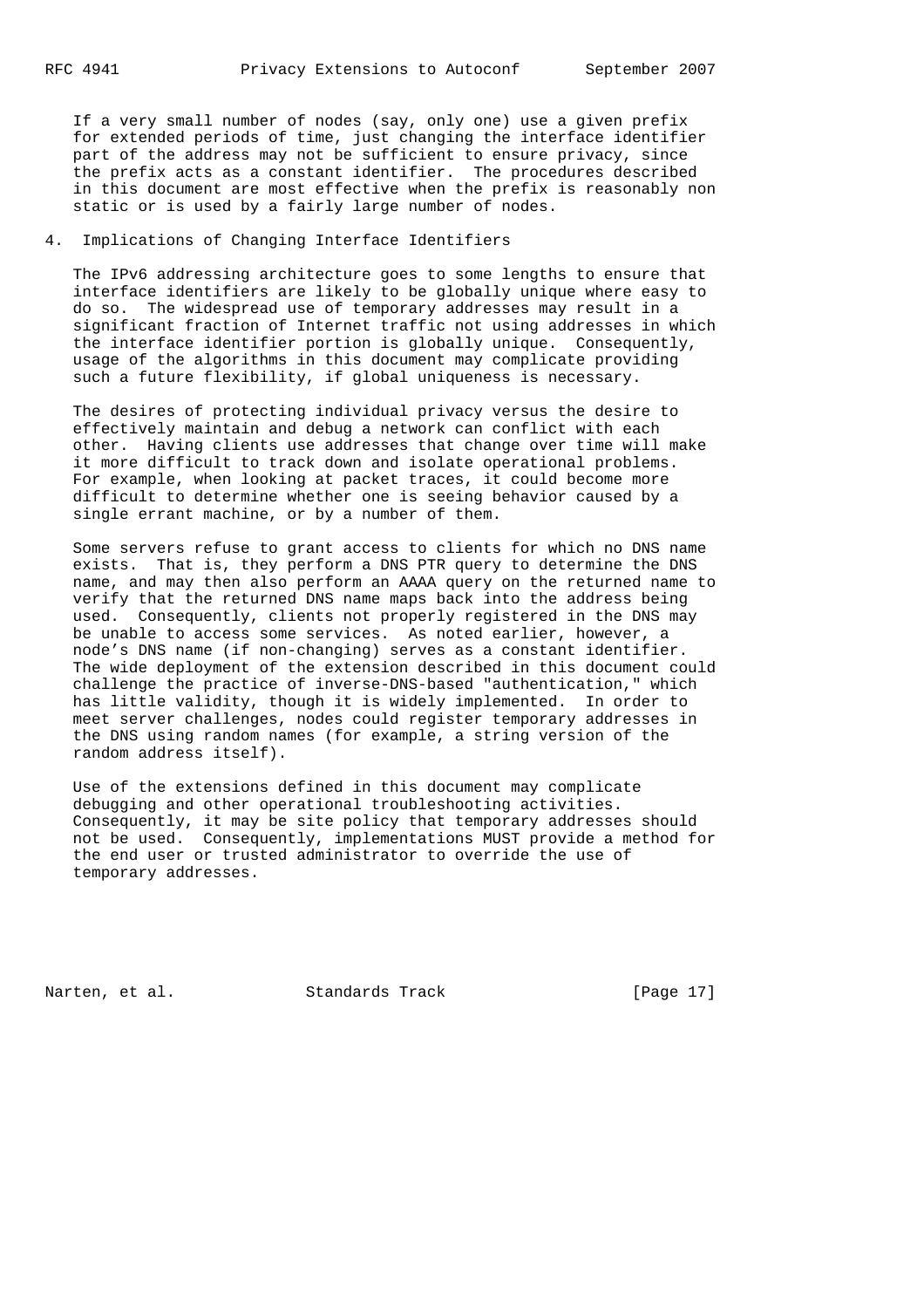### 5. Defined Constants

Constants defined in this document include:

 TEMP\_VALID\_LIFETIME -- Default value: 1 week. Users should be able to override the default value.

TEMP\_PREFERRED\_LIFETIME -- Default value: 1 day. Users should be able to override the default value.

REGEN ADVANCE -- 5 seconds

MAX\_DESYNC\_FACTOR -- 10 minutes. Upper bound on DESYNC\_FACTOR.

DESYNC FACTOR  $-$ - A random value within the range  $0$  - MAX\_DESYNC\_FACTOR. It is computed once at system start (rather than each time it is used) and must never be greater than (TEMP\_VALID\_LIFETIME - REGEN\_ADVANCE).

TEMP\_IDGEN\_RETRIES -- Default value: 3

6. Future Work

 An implementation might want to keep track of which addresses are being used by upper layers so as to be able to remove a deprecated temporary address from internal data structures once no upper layer protocols are using it (but not before). This is in contrast to current approaches where addresses are removed from an interface when they become invalid [ADDRCONF], independent of whether or not upper layer protocols are still using them. For TCP connections, such information is available in control blocks. For UDP-based applications, it may be the case that only the applications have knowledge about what addresses are actually in use. Consequently, an implementation generally will need to use heuristics in deciding when an address is no longer in use.

 The determination as to whether to use public versus temporary addresses can in some cases only be made by an application. For example, some applications may always want to use temporary addresses, while others may want to use them only in some circumstances or not at all. Suitable API extensions will likely need to be developed to enable individual applications to indicate with sufficient granularity their needs with regards to the use of temporary addresses. Recommendations on DNS practices to avoid the problem described in Section 4 when reverse DNS lookups fail may be needed. [DNSOP] contains a more detailed discussion of the DNS related issues.

Narten, et al. Standards Track [Page 18]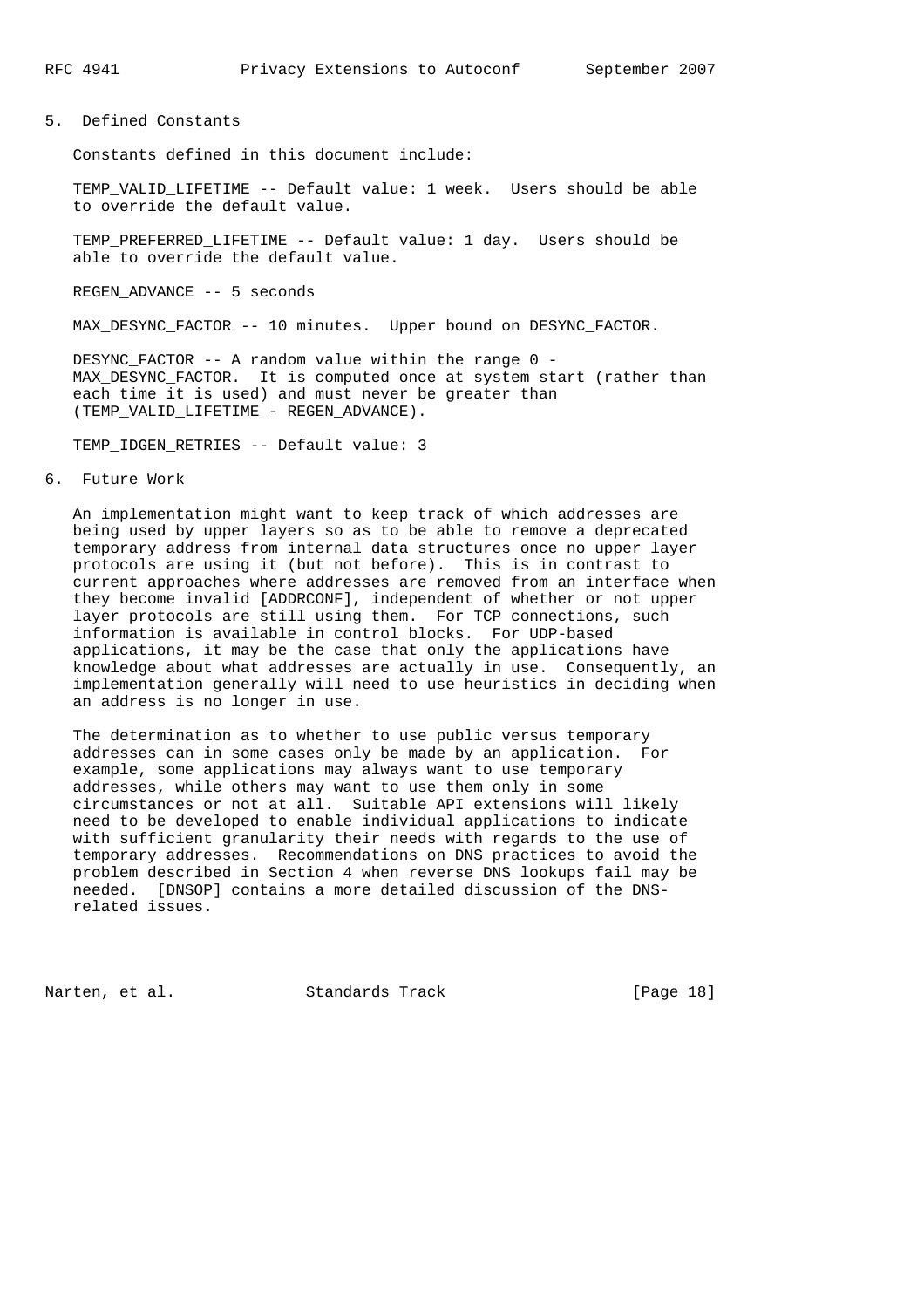While this document discusses ways of obscuring a user's permanent IP address, the method described is believed to be ineffective against sophisticated forms of traffic analysis. To increase effectiveness, one may need to consider use of more advanced techniques, such as Onion Routing [ONION].

7. Security Considerations

 Ingress filtering has been and is being deployed as a means of preventing the use of spoofed source addresses in Distributed Denial of Service (DDoS) attacks. In a network with a large number of nodes, new temporary addresses are created at a fairly high rate. This might make it difficult for ingress filtering mechanisms to distinguish between legitimately changing temporary addresses and spoofed source addresses, which are "in-prefix" (using a topologically correct prefix and non-existent interface ID). This can be addressed by using access control mechanisms on a per-address basis on the network egress point.

8. Significant Changes from RFC 3041

 This section summarizes the changes in this document relative to RFC 3041 that an implementer of RFC 3041 should be aware of.

- 1. Excluded certain interface identifiers from the range of acceptable interface identifiers. Interface IDs such as those for reserved anycast addresses [RFC2526], etc.
- 2. Added a configuration knob that provides the end user with a way to enable or disable the use of temporary addresses on a per prefix basis.
- 3. Added a check for denial of service attacks using low valid lifetimes in router advertisements.
- 4. DAD is now run on all temporary addresses, not just the first one generated from an interface identifier.
- 5. Changed the default setting for usage of temporary addresses to be disabled.
- 6. The node is now allowed to generate different interface identifiers for different prefixes, if it so desires.
- 7. The algorithm used for generating random interface identifiers is no longer restricted to just MD5.

Narten, et al. Standards Track [Page 19]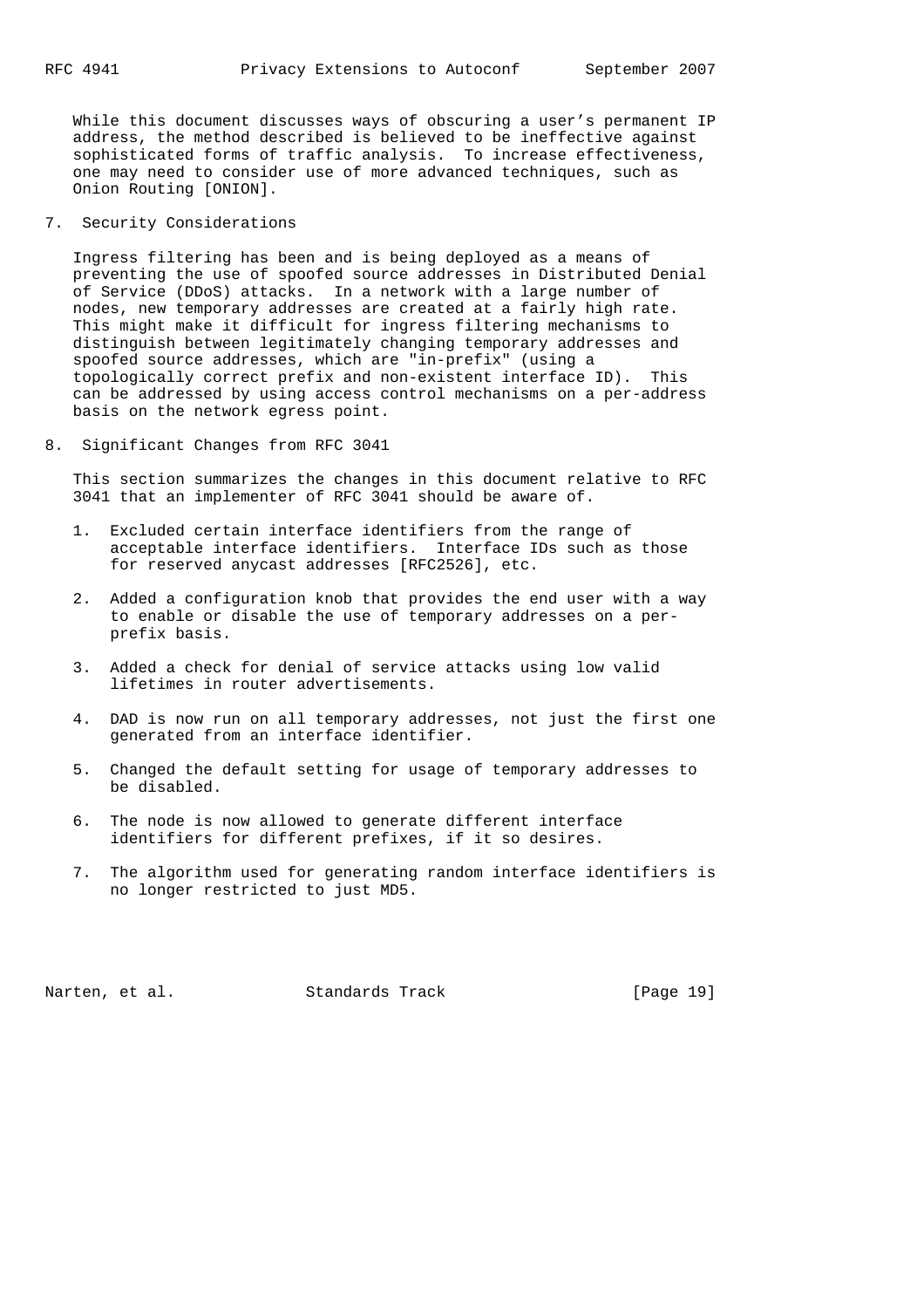- 8. Reduced default number of retries to 3 and added a configuration variable.
- 9. Router advertisement (RA) processing algorithm is no longer included in the document, and is replaced by a reference to [ADDRCONF].

## 9. Acknowledgments

 Rich Draves and Thomas Narten were the authors of RFC 3041. They would like to acknowledge the contributions of the ipv6 working group and, in particular, Ran Atkinson, Matt Crawford, Steve Deering, Allison Mankin, and Peter Bieringer.

 Suresh Krishnan was the sole author of this version of the document. He would like to acknowledge the contributions of the ipv6 working group and, in particular, Jari Arkko, Pekka Nikander, Pekka Savola, Francis Dupont, Brian Haberman, Tatuya Jinmei, and Margaret Wasserman for their detailed comments.

### 10. References

### 10.1. Normative References

- [ADDRARCH] Hinden, R. and S. Deering, "IP Version 6 Addressing Architecture", RFC 4291, February 2006.
- [ADDRCONF] Thomson, S., Narten, T., and T. Jinmei, "IPv6 Stateless Address Autoconfiguration", RFC 4862, September 2007.
- [DISCOVERY] Narten, T., Nordmark, E., Simpson, W., and H. Soliman, "Neighbor Discovery for IP version 6 (IPv6)", RFC 4861, September 2007.
- [MD5] Rivest, R., "The MD5 Message-Digest Algorithm", RFC 1321, April 1992.
- [RFC2119] Bradner, S., "Key words for use in RFCs to Indicate Requirement Levels", RFC 2119, March 1997.

### 10.2. Informative References

- [ADDR\_SELECT] Draves, R., "Default Address Selection for Internet Protocol version 6 (IPv6)", RFC 3484, February 2003.
- [CGA] Aura, T., "Cryptographically Generated Addresses (CGA)", RFC 3972, March 2005.

| [Page 20]<br>Standards Track<br>Narten, et al. |  |
|------------------------------------------------|--|
|------------------------------------------------|--|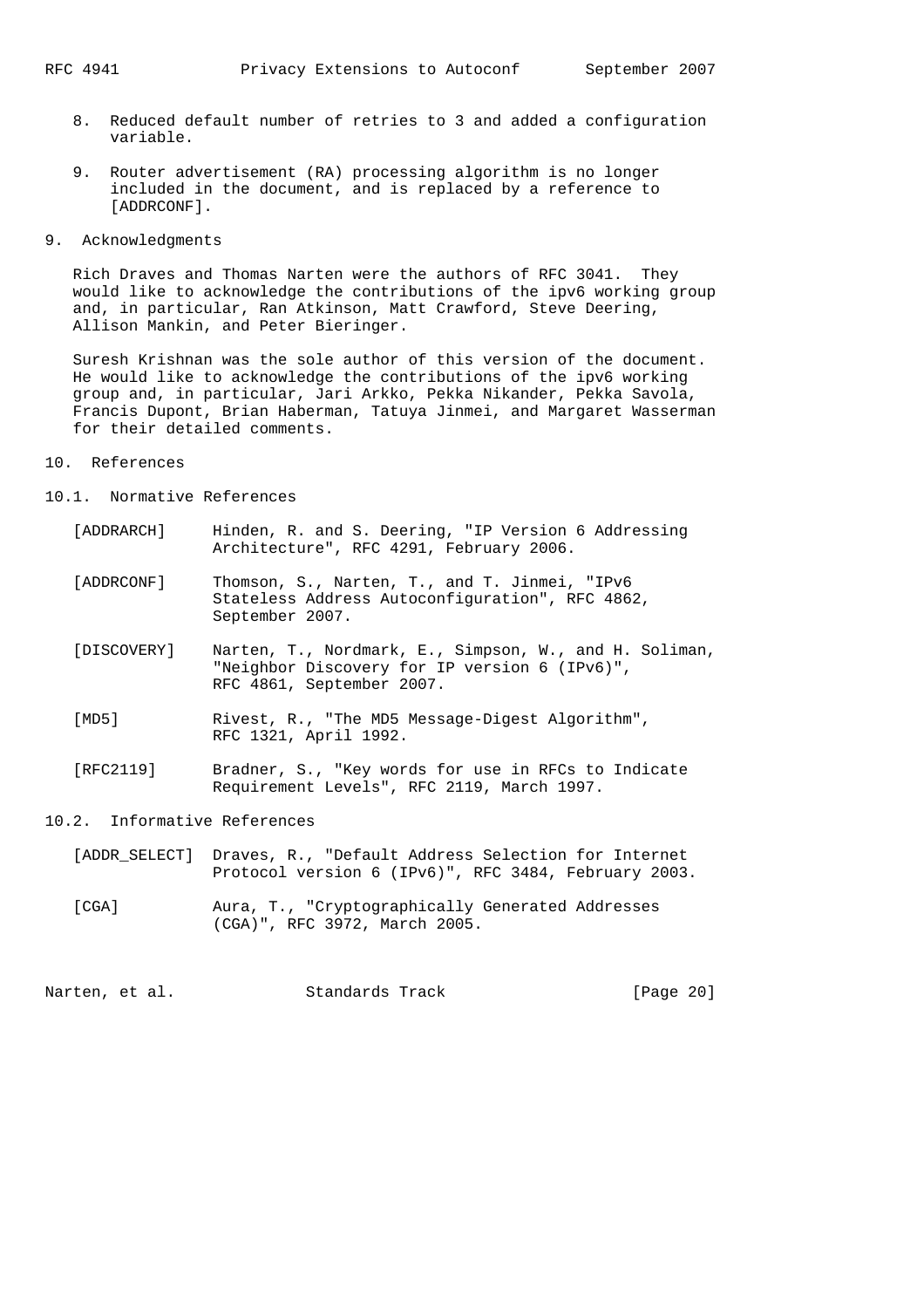RFC 4941 Privacy Extensions to Autoconf September 2007

- [COOKIES] Kristol, D. and L. Montulli, "HTTP State Management Mechanism", RFC 2965, October 2000.
- [DDNS] Vixie, P., Thomson, S., Rekhter, Y., and J. Bound, "Dynamic Updates in the Domain Name System (DNS UPDATE)", RFC 2136, April 1997.
- [DHCP] Droms, R., "Dynamic Host Configuration Protocol", RFC 2131, March 1997.
- [DHCPV6] Droms, R., Bound, J., Volz, B., Lemon, T., Perkins, C., and M. Carney, "Dynamic Host Configuration Protocol for IPv6 (DHCPv6)", RFC 3315, July 2003.
- [DNA] Choi, JH. and G. Daley, "Goals of Detecting Network Attachment in IPv6", RFC 4135, August 2005.
- [DNSOP] Durand, A., Ihren, J., and P. Savola, "Operational Considerations and Issues with IPv6 DNS", RFC 4472, April 2006.
- [ONION] Reed, MGR., Syverson, PFS., and DMG. Goldschlag, "Proxies for Anonymous Routing", Proceedings of the 12th Annual Computer Security Applications Conference, San Diego, CA, December 1996.
- [RANDOM] Eastlake, D., Schiller, J., and S. Crocker, "Randomness Requirements for Security", BCP 106, RFC 4086, June 2005.
- [RFC2526] Johnson, D. and S. Deering, "Reserved IPv6 Subnet Anycast Addresses", RFC 2526, March 1999.
- [SEND] Arkko, J., Kempf, J., Zill, B., and P. Nikander, "SEcure Neighbor Discovery (SEND)", RFC 3971, March 2005.
- [ULA] Hinden, R. and B. Haberman, "Unique Local IPv6 Unicast Addresses", RFC 4193, October 2005.

Narten, et al. Standards Track [Page 21]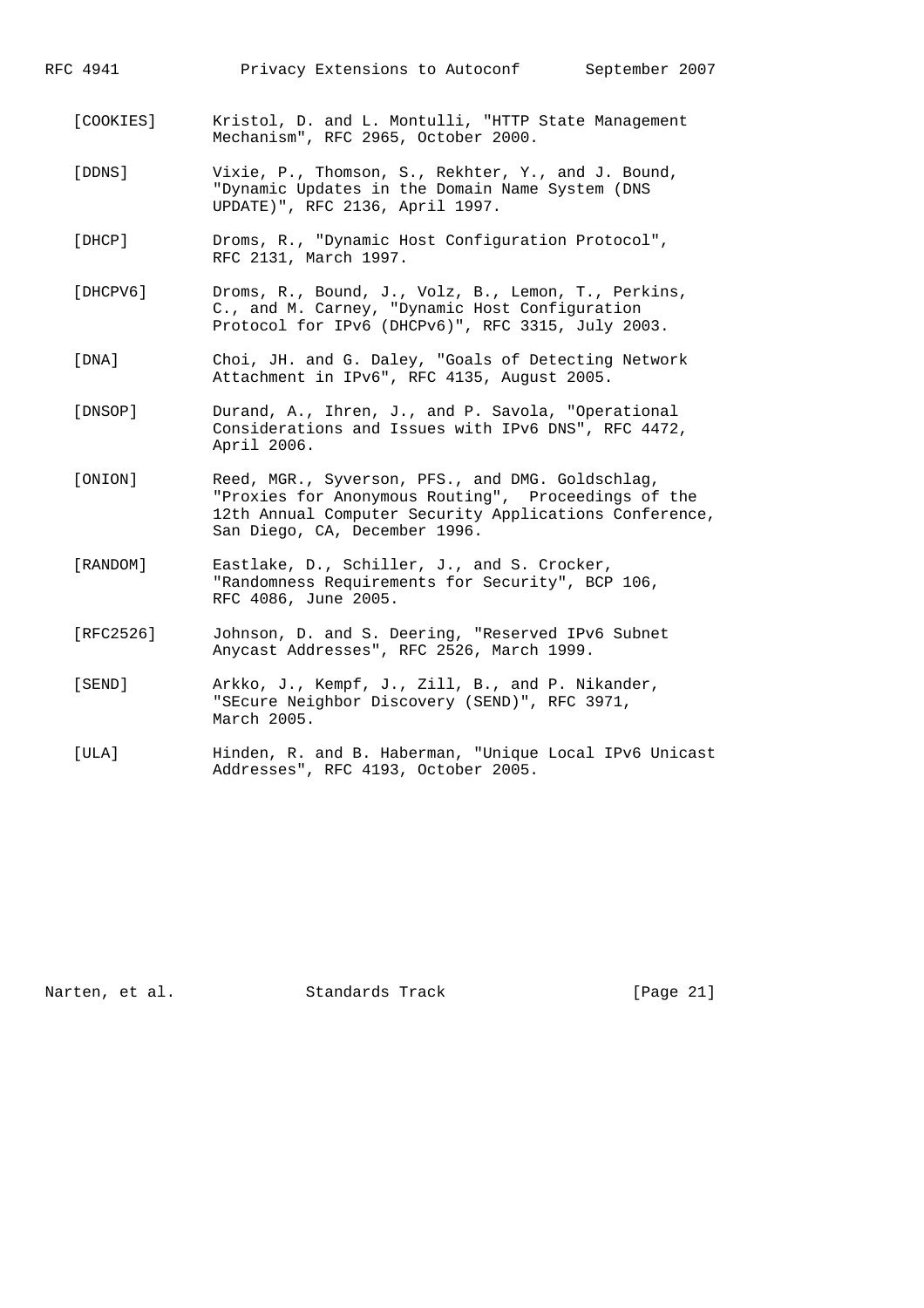Authors' Addresses

 Thomas Narten IBM Corporation P.O. Box 12195 Research Triangle Park, NC USA

EMail: narten@us.ibm.com

 Richard Draves Microsoft Research One Microsoft Way Redmond, WA USA

EMail: richdr@microsoft.com

 Suresh Krishnan Ericsson Research 8400 Decarie Blvd. Town of Mount Royal, QC Canada

EMail: suresh.krishnan@ericsson.com

Narten, et al. Standards Track [Page 22]